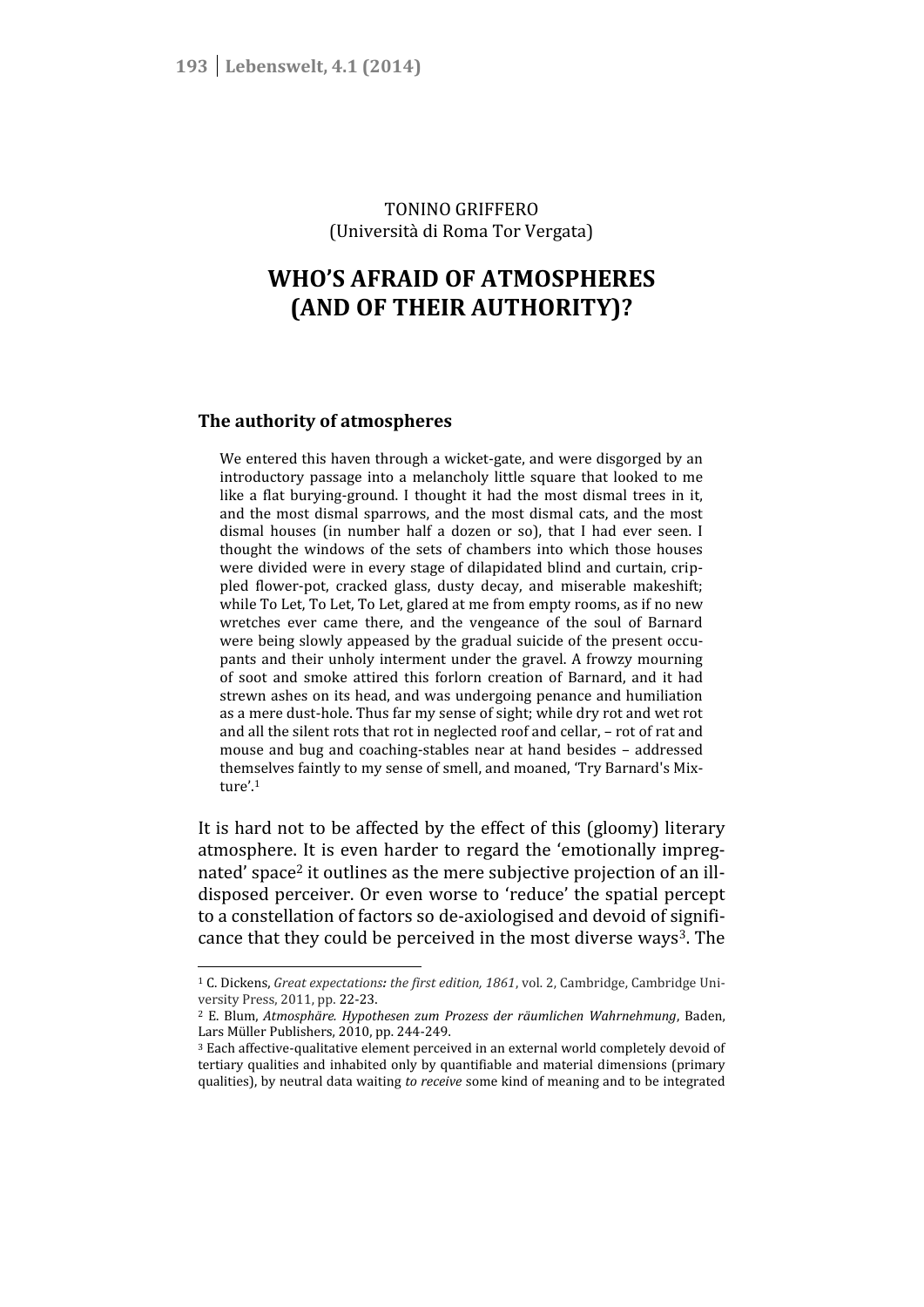authority of the atmospheric space does depend, like that of speech acts, on certain necessary contextual requirements − being in a church as tourists, waiting for the bus to take us elsewhere, is very different from being there as believers waiting for a true encounter with God<sup>4</sup> − but in other cases it is violently imposed over the perceiver, completely reorienting her emotional situation and proving wholly refractory to any relatively conscious attempt at a projective adaptation. Be it serene or tense, relaxed or oppressive, smoky or airy, formal or informal, etc., an atmosphere still posses ses and exercises authority or authoritativeness<sup>5</sup>. This is because an atmosphere that I feel externally − i.e. as poured out into the surrounding space<sup> $6$ </sup> and even in the entire biosphere (think of the unsettling atmosphere of terrorism or of the financial crisis) − is mine not because I possess it (possessive sense of the pronoun), but because it concerns me (subjectivising sense of the pronoun). Atmospheres concern us, despite having the fleeting and ephemeral existence typical of quasi-things, which come and go, so that we cannot sensibly ask ourselves, as Schmitz often says, where they are when we do not perceive them<sup>7</sup>.

The authority of atmospheric feelings – more stable and performative than a social norm or a thought $\beta$ , but less so than the

with theoretical constructs of statistical-prognostic value, would necessarily be illusory, i.e. an unconscious projection of a psychic element (of the inner world).

<sup>4</sup> J. Patzelt Werner, *Stimmung, Atmosphäre, Milieu. Eine ethnomethodologische Analyse ihrer Konstruktion und Reproduktion*, in S. Debus - R. Posner (hrsg.), Atmosphären im *Alltag. Über ihre Erzeugung und Wirkung*, Bonn, Psychiatrie-Verlag, 2007, pp. 196-232, here pp. 196-197.

<sup>5</sup> As Hermann Schmitz repeats on many occasions (for a first approach in Italian to his New Phenomenology see T. Griffero, *Come ci si sente qui e ora? La 'Nuova Fenomenologia' di Hermann Schmitz*, in H. Schmitz, *Nuova Fenomenologia. Un'introduzione*, ed by T. Griffero, Milano, Christian Marinotti, 2011, pp. 5-23).

<sup>6</sup> Schmitz takes this position to an extreme: asserting that a landscape could not be said to be delightful if all people were depressed is the same as stating that in the absence of humans and animals endowed with sight colours would no longer exist (H. Schmitz, *Was ist Neue Phänomenologie?*, Rostock, Koch, 2003, p. 201).

<sup>7</sup> T. Griffero, *Quasi-cose che spariscono e ritornano, senza che però si possa domandare dove siano state nel frattempo. Appunti per un'estetica-ontologia delle atmosfere*, in T. Griffero - A. Somaini (a cura di), «Rivista di Estetica» 33 (2006), 3, pp. 45-68; Id., *Quasi- cose. La realtà dei sentimenti*, Milano, Bruno Mondadori, 2013; Id., *Soffia dove vuole: il vento e altre quasi-cose*, in M. Rotili - M. Tedeschini (a cura di), *Cose* (Sensibilia 6-2012), Milano, Mimesis, 2013, pp. 189-212.

<sup>8</sup> A. Blume - C. Demmerling, *Gefühle als Atmosphären. Zur Gefühlstheorie von Hermann Schmitz*, in H. Landweer (hrsg.), *Gefühle. Struktur und Funktion*, Berlin, Akademie Verlag, 2007, pp. 113-133, here p. 127.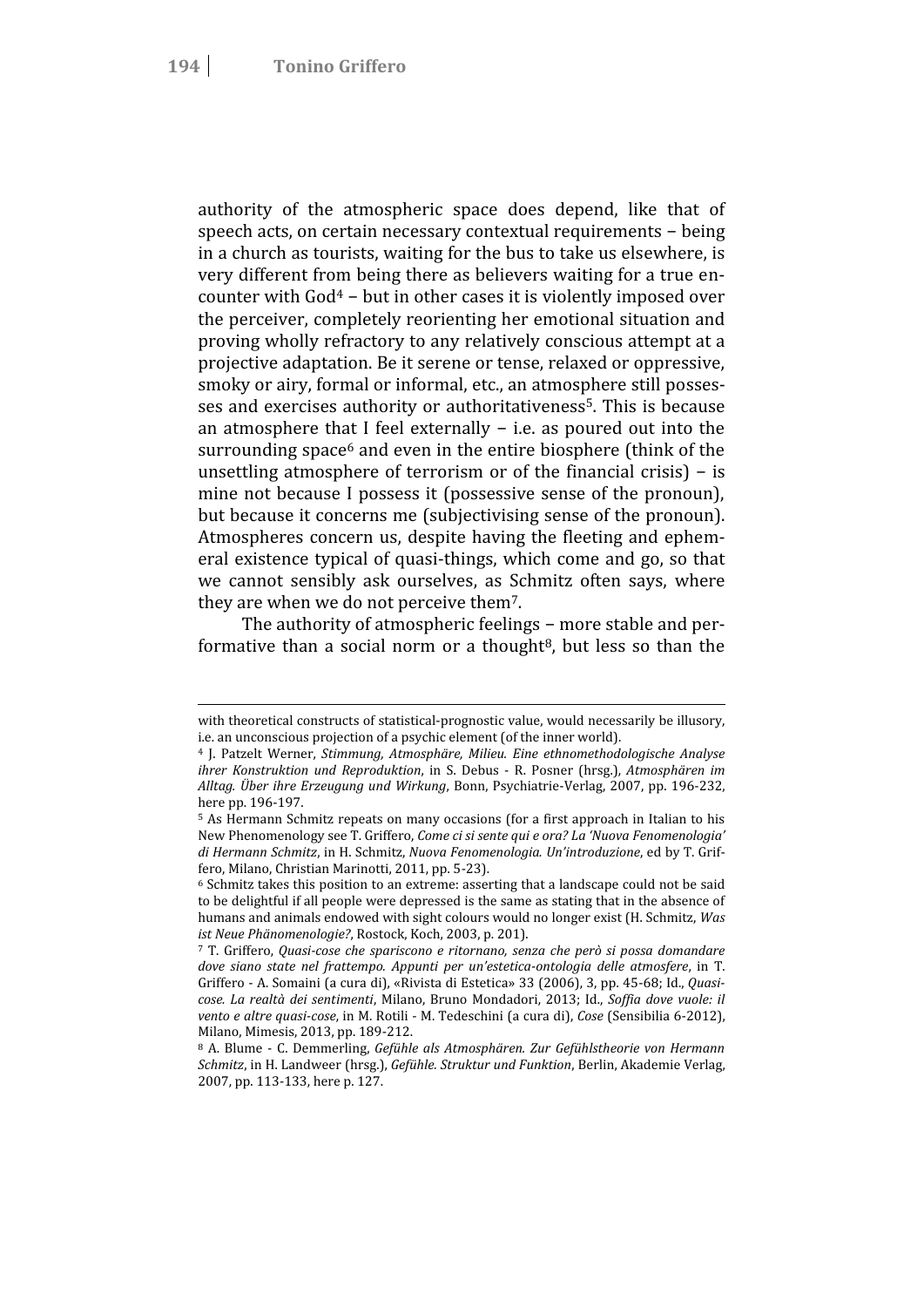evidence of a state of affairs<sup>9</sup> due to its less homogeneous diffusion − can be traced back to a sort of prestige or 'force' that constrains and enthralls, almost in the manner of an automatism<sup>10</sup>, even in the absence of physical coercion<sup>11</sup>. It may take various forms and not just the three ones listed by Schmitz (legal, moral and religious). It is a normativity that, of course, is not so much discreet but rather loosely diffused into a situation; and yet it is able to inhibit any critical distance in those who come across it, especially if unexpectedly<sup>12</sup>, as they become involved in the script (or 'story'<sup>13</sup>) it predisposes. The angst-inducing atmosphere produ ced, for example, by the ubiquity of breaking news predisposes those who are enmeshed by it to see enemies everywhere<sup>14</sup> or at least to overestimate the dangers of the outside world. By not reducing communication to an anodyne and to some extent controllable exchange of information, atmospherology<sup>15</sup> should then properly evaluate the overall performative, illocutionary and perlocu-

<sup>9</sup> H. Schmitz, *Die Legitimierbarkeit von Macht*, in H.J. Wendel - S. Kluck (hrsg.), *Zur Legitimierbarkeit von Macht*, Freiburg - München, Alber, 2008, pp. 5-19, here p. 8. Which is probably no more cognitive than affective, implying an immediate experience of the primitive presence and the coercion to accept the state of affairs as a 'fact'.

<sup>10</sup> A force that instead, in the case of the atmosphere of love, is based on constraints that are always relatively vague and, in any case, neither too tight nor too loose (H. Schmitz, *Die Legitimierbarkeit von Macht* cit., pp. 11-12).

<sup>11</sup> Hence the recurring mistake, a true *refugium ignorantiae*, of seeing a kind of sorcery in it (B. Carnevali, *Le apparenze sociali. Una filosofia del prestigio*, Bologna, Il Mulino, 2012, pp. 100-103).

<sup>12</sup> T. Griffero, *Alle strette. L'atmosferico tra inatteso e superattese*, in P. Cavalieri - M. La Forgia - M.I. Marozza (eds.), *L'ordinarietà dell'inatteso*, «Atque» 10 (2012), Bergamo, Moretti & Vitali, pp. 101-127.

<sup>13</sup> W. Schapp, *In Geschichten verstrickt. Zum Sein von Mensch und Ding* (1953), Vorw. von H. Lübbe, Frankfurt a. M., Klostermann, 2004.

 $14$  «The software of new conflicts is given by information and media design and – as a result - by the generation of artificial atmospheres of fear» (Y. Mile Design governance *und breaking news: das Mediendesign der permanenten Katastrophe*, in C. Heibach (hrsg.), *Atmosphären. Dimensionen eines diffusen Phänomens*, München, Fink, 2012, pp. 285-303, here p. 301).

<sup>15</sup> G. Böhme, *Atmosphäre. Essays zur neuen Ästhetik*, Frankfurt a. M., Suhrkamp, 1995; Id., *Anmutungen. Über das Atmosphärische*, Ostfildern v. Stuttgart, Tertium, 1998; Id., *Aisthe- tik. Vorlesungen über Ästhetik als allgemeine Wahrnehmungslehre*, München, Wilhelm Fink Verlag, 2001; Id., *Architektur und Atmosphäre*, München, Fink, 2006; Id., *L'atmosfera come concetto fondamentale di una nuova estetica*, in T. Griffero - A. Somaini (a cura di), *op. cit.*, pp. 5-24; T. Griffero, *Atmosferologia. Estetica degli spazi emozionali*, Roma - Bari, Laterza, 2010; Id., *Atmospheres. Aesthetics of emotional spaces*, Farnham, Ashgate, 2014).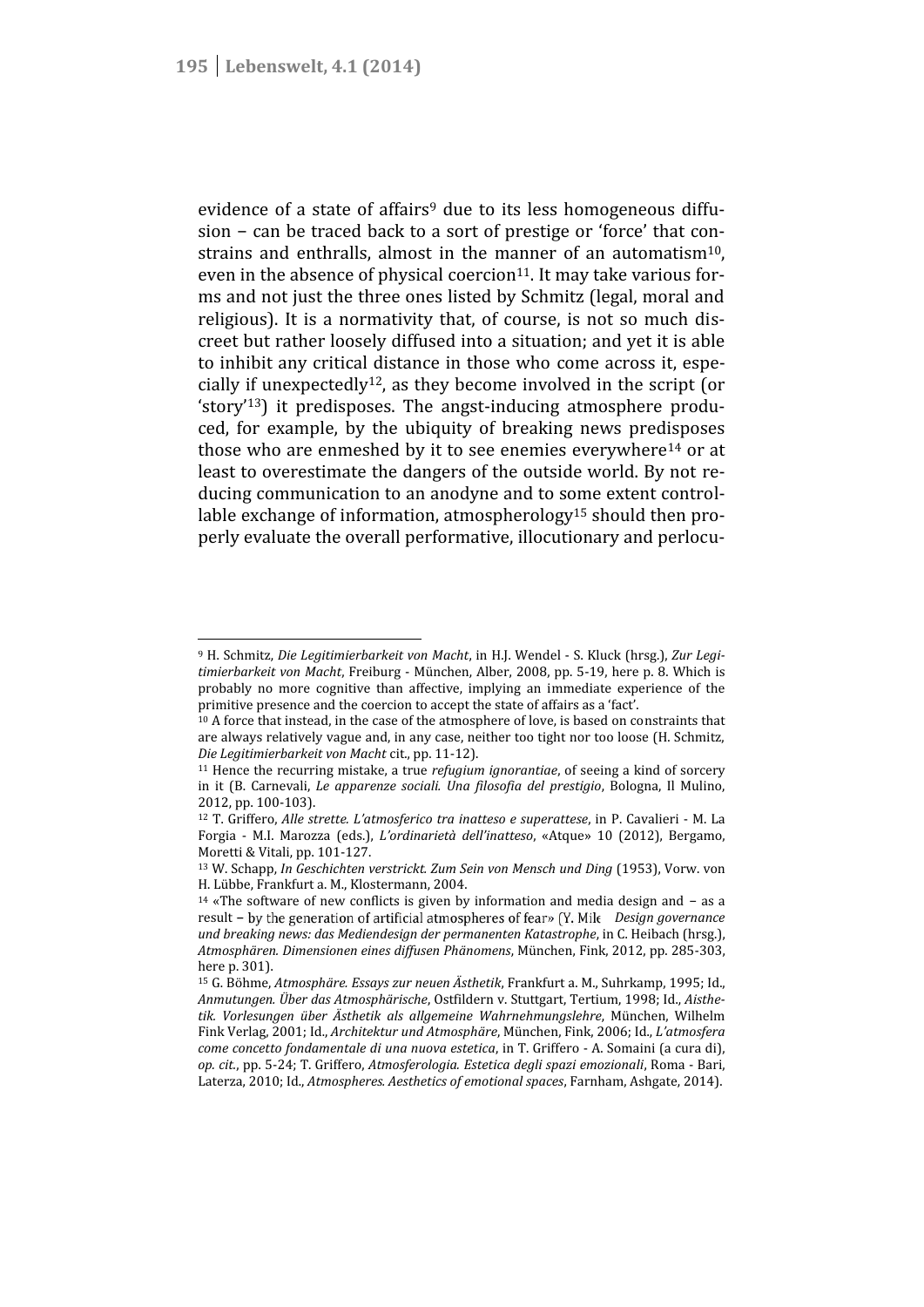tionary effect not only of language<sup>16</sup>, but in general of all forms of expression, even if merely mental<sup>17</sup>.

#### **The model (or prejudice?) of the numinous**

But to make an atmospheric feeling into a binding authority would perhaps imply the transformation of phenomenology into theology. In fact, is not precisely the 'numinous' − described by Rudolf Otto (and before that by Shaftesbury), i.e. an author explicitly preferred to Husserl − the model of Schmitz's conception of at mospheres? In fact, the atmospheric feeling − at least the prototypical one, which is marked as involuntary vital experience by ingression and discrepancy<sup>18</sup> – does not only resemble the (Schleiermacherian) feeling of 'dependence'<sup>19</sup>, but also the *mysterium tremendum*. The numinous is both disturbing (*primus in orbe deos fecit timor*!) and fascinating in its corporeal resonance (shudder, goose bumps, ecstasy, etc.); we cannot exhaustively identify its foundation, since empirical phenomena are not its cause but only its occasional stimulus, nor we can have a notional intelligence of it20. Similarly, the atmosphere manifests its own authority or majesty, it often attracts and repels as if it were the sublime and, while not being something absolutely other, it generates in those who are gripped by it a creatural feeling, a «depreciation of the subject» <sup>21</sup> and of their own profanity that leads them to an affective submission<sup>22</sup>. But above all, as *mysterium tremendum majes-*

<sup>16</sup> G. Böhme, *Atmosphären in zwischenmenschlicher Kommunikation*, in S. Debus - R. Pos ner (hrsg.), *op. cit.*, pp. 281-293, here pp. 282-283.

<sup>&</sup>lt;sup>17</sup> Think of the conditioning due to so-called 'mental images' (individual and/or collective), 'catchy' melodies and rhythms, or suggestive names of places and people.

<sup>18</sup> T. Griffero, *Atmosferologia* cit., pp. 137-138; Id., *Quasi-cose* cit., p. 40.

<sup>&</sup>lt;sup>19</sup> Here we shall prescind from the anti psychologistic objections made against Schleiermacher by Otto.

<sup>20</sup> R. Otto, *The idea of the holy: an inquiry into the non-rational factor in the idea of the divine and its relation to the rational* (1917), tr. by J.W. Harvey, Oxford, Oxford University Press, 1936.

<sup>21</sup> *Ibid.*, p. 11.

<sup>22</sup> «In every highly-developed religion the appreciation of moral obligation and duty, ranking as a claim of the deity upon man, has been developed side by side with the religious feeling itself. None the less a profoundly humble and heartfelt recognition of the holy may occur in particular experiences without being always or definitely charged or infused with the Hense of moral demands. The holy will then be recognized as that which commands our respect, as that whose real value is to be acknowledged inwardly. It is not that the awe of holiness is itself simply fear in face of what is absolutely over powering, before which there is no alternative to blind, awe-struck obedience. *Tu solus sanctus* is rather a paean of praise, which, so far from being merely a faltering confession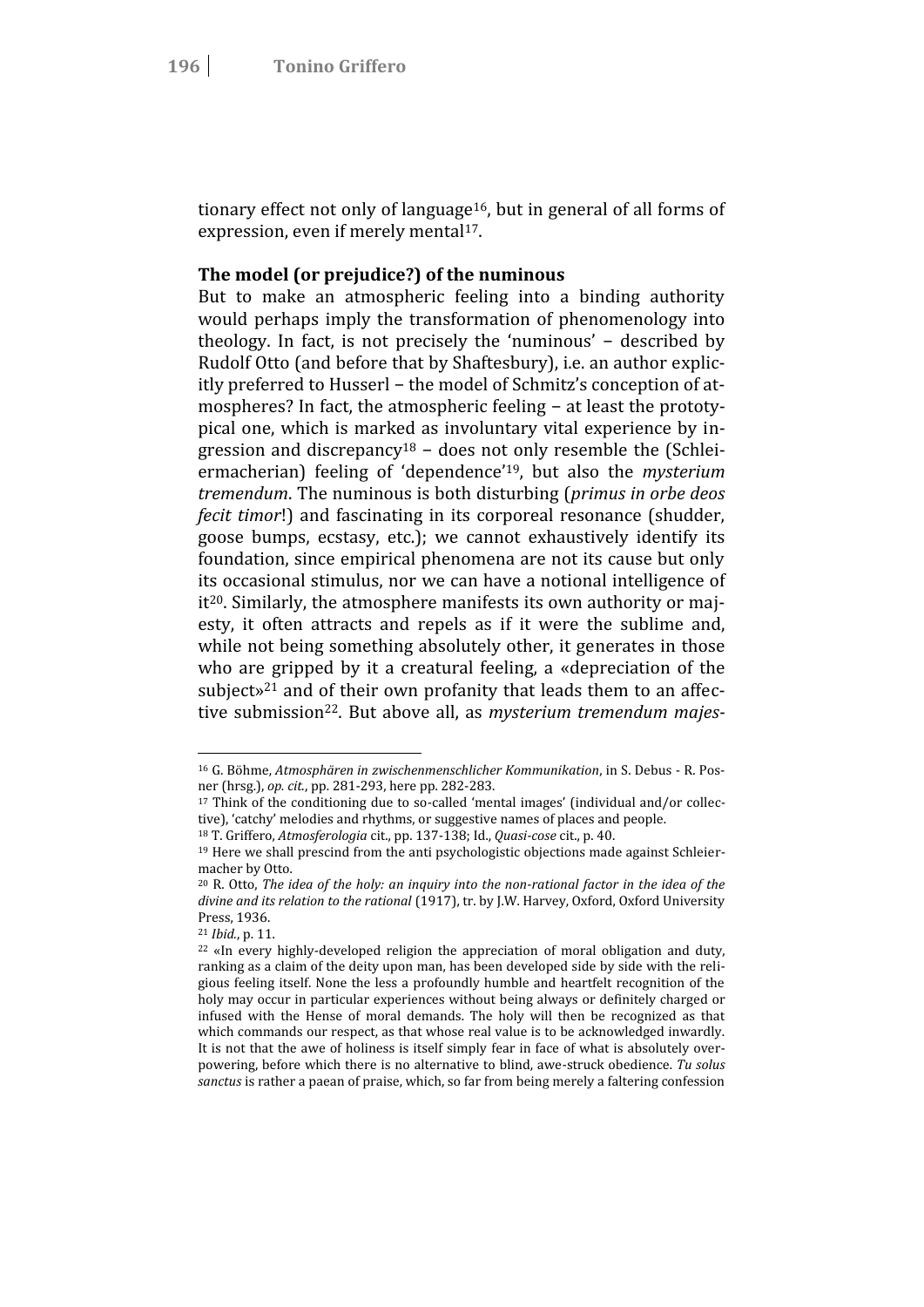*tas, augustum, energicum, fascinans*, the numinous is demanding and sentimental without being either psychological in the subjectivist sense or a 'you' that can be encountered − as it happened in the subsequent realization of it in personal divinities (even differentiated by gender in historical religions). Similarly, atmosphere is contagious, in some respects bound to emotionally specific places<sup>23</sup> and binding without being a projection of the perceiver.

Indeed, the similarities are many. Summarizing: just like the numinous, every atmosphere is a) the more deeply felt, and *in a way* known, the less it is linguistically circumscribable<sup>24</sup>; b) generable but not rationally communicable; c) engaging for the felt body with consequences on the physical body (it is 'hair-raising', it makes your 'limbs tremble', it gives you 'goose bumps', etc.); d) contagious, because «like stored-up electricity, [it] discharg[es] itself upon any one who comes too near» <sup>25</sup>; e) attractive not in spite of the fact that it terrifies but because of it; f) supervening with respect to sense data that are merely its *occasio*<sup>26</sup>; g) finally, especially active on emotionally predisposed minds, since «impression [...] presupposes something capable of receiving impres-

of the divine supremacy, recognizes and extols a value, precious beyond all conceiving» (*ibid*., pp. 53-54).

<sup>23</sup> Following Seneca (*Letters to Lucilius*, 43, 1), who acknowledged that the divine is naturally suggested by thick woods, lonely places and dense shadows, Otto (*op. cit.*, pp. 12-13; my emphasis) can state what follows: «Let us follow [this feeling] up with every effort of sympathy and imaginative intuition wherever it is to be found, in the lives of those around us, in sudden, strong ebullitions of personal piety and the frames of mind such ebullitions evince, in the fixed and ordered solemnities of rites and liturgies, and again in the atmosphere that *clings* to old religious monuments and buildings, to temples and to churches [...]. The feeling of it may at times come sweeping like a gentle tide, per vading the mind with a tranquil mood of deepest worship. It may pass over into a more set and lasting attitude of the soul, continuing, as it were, thrillingly vibrant and reso nant, until at last it dies away and the soul resumes its profane, non-religious mood of everyday experience».

<sup>24</sup> **«**Revelation does not mean a mere passing over into the intelligible and comprehensible. Something may be profoundly and intimately known in feeling for the bliss it brings or the agitation it produces, and yet the understanding may find no concept for it. To know and to understand conceptually are two different things, are often even mutually exclusive and contrasted. The mysterious obscurity of the numen is by no means tanta mount to unknowableness» (*ibid.*, 139).

<sup>25</sup> *Ibid.*, p. 18.

<sup>&</sup>lt;sup>26</sup> «It does not arise out of them, but only by their means. They are the incitement, the stimulus, and the occasion for the numinous experience to become astir, and, in so doing, to begin at first with a naive immediacy of reaction to be interfused and interwo ven with the present world of sensuous experience» (*ibid.*, p. 117).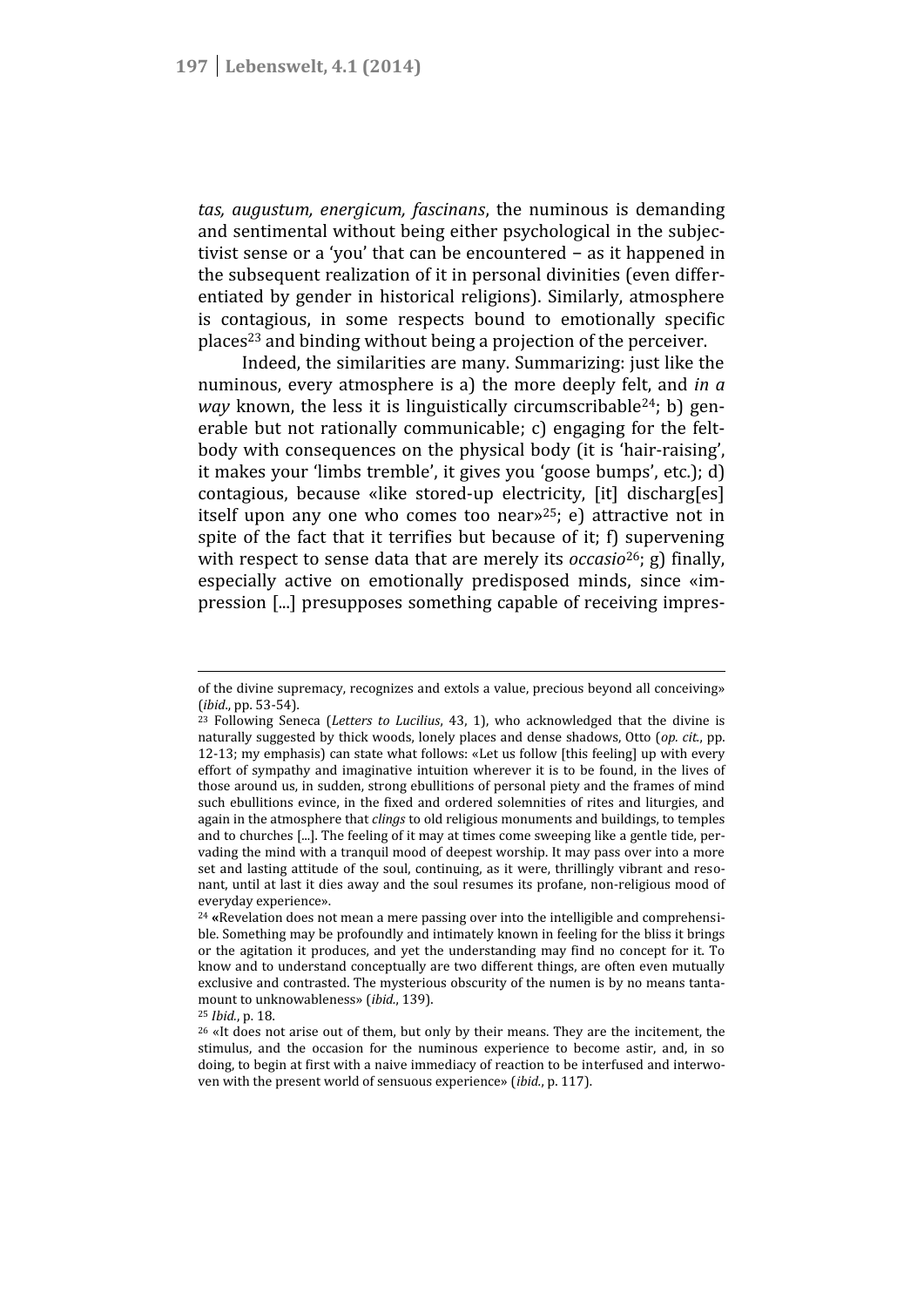sions, and that is just what the mind is not, if in itself it is only a *tabula rasa*» <sup>27</sup>.

And the fact that the holy is «an experience of determined atmospheres»<sup>28</sup>, perhaps second in intensity only to the erotic<sup>29</sup>, seems to be confirmed by the proto-Christian notion of holy spirit, considered − prior to its dogmatisation and crystallization in the form of the third person<sup>30</sup>, and still today by minor communities (mystical, Quakers, pietism, etc.) − as the epiphany of an external feeling<sup>31</sup> that, according to St. Paul, contends for the lived body of man against an opposite atmosphere (the flesh). It is a dynamistic and externalist model present in the archaic Greek world, for which feelings, and especially the religious ones, were notoriously not internal but external to the subject. Such model is applied here to the holy spirit-*pneuma* as neither individual person nor property interior to those who are gripped by it, but it also applies to the values (*mens*, *pietas*, *virtus*, *fides*) understood by the most ancient Roman culture not as inner virtues but as objective powers, as well as to any other conception of feeling as a daemonic posses sion (from the Dionysian onwards). This model, which was overcome by the subsequent concretisation of the divine − required by the dialogic character of human beings – and by the 'invention' of features such as omnipresence, perfection and soteriological certainty (which make the divine into a more controllable and manageable partner), survives in modern Europe, according to

<sup>27</sup> *Ibid.*, p. 164. «Like all other primal psychical elements, [the holy] emerges in due course in the developing life of human mind and spirit and is thenceforward simply present. Of course it can only emerge if and when certain conditions are fulfilled, conditions involving a proper development of the bodily organs and the other powers of men tal and emotional life in general, a due growth in suggestibility and spontaneity and res ponsiveness to external impressions and internal experiences. But such conditions are no more than conditions; they are not its causes or constituent elements» (*ibid.*, p. 128, my emphasis).

<sup>28</sup> J. Soentgen, *Die verdeckte Wirklichkeit. Einführung in die Neue Phänomenologie von Hermann Schmitz*, Bonn, Bouvier, 1998, p. 90).

<sup>29</sup> See G. Rappe (*Archaische Leiberfahrung. Der Leib in der frühgriechischen Philosophie und in außereuropäischen Kulturen*, Berlin, Akademie Verlag, 1995, for a summary see pp. 312-323).

<sup>30</sup> For the proto-Christian, already prepared to the not fully personal objectivity of feeling by the Old Testament idea of divine wrath that permeates everything, it must have seemed entirely plausible to conceive the divine as an impersonal power (1 Jn, 4, 18) − hence the subsequent resistance to accept the personalisation of the spirit in the Trinity (H. Schmitz, *Atmosphäre und Gefühl. Für eine Neue Phänomenologie*, in C. Heibach (hrsg.), *op. cit.*, pp. 39-56, here p. 55) – that is, as an atmosphere.

 $31$  «No one has ever seen God; but if we love one another, God lives in us and his love is made complete in us» (1 Jn, 4, 12).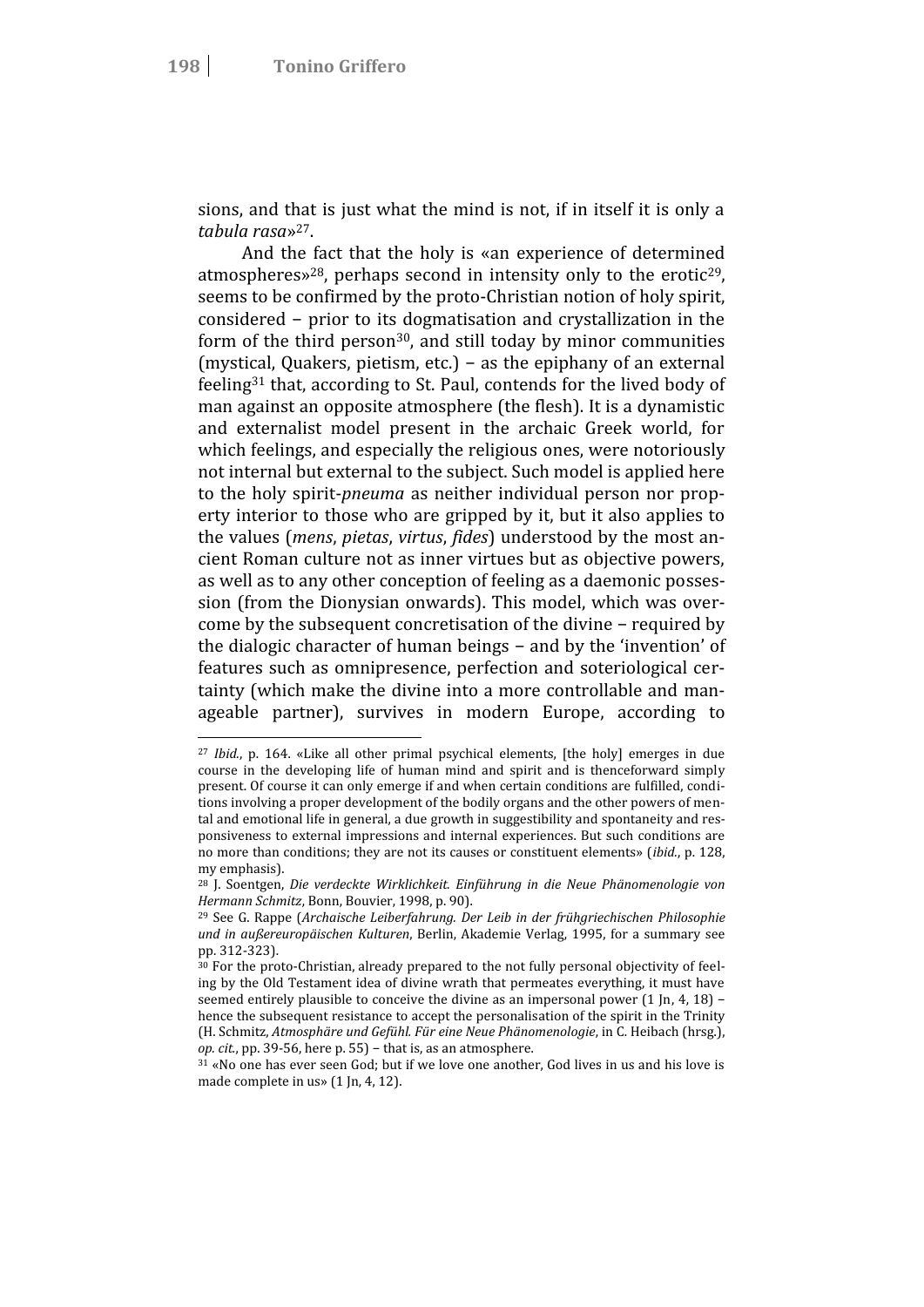Schmitz, only in the so-called voice of conscience, in the Kantian moral law as *numen* (true 'fact of reason').

The notion of atmosphere, at least the prototypical (Schmitzian) one, is therefore certainly indebted to that of the divine as nu minous and *genius loci*, as precisely the local condensation of an atmosphere<sup>32</sup>, but it is so only in the sense that it shares not so much its absolute necessity but rather its absolute accidentality and its undeductibility from other phenomena. The divine − the derivation of Yahweh from the Egyptian god-wind Amun and the climatic origin of many religious beliefs are probably true<sup>33</sup> − blows where and when it wants, impregnating a certain human space and appearing more as a transient predicative concept or appellative ('here is god' would only mean 'divine event') than as the name of a stable entity which is subject to predicates. In the same way, the atmospheric feeling is such because, being the epiphany of an impersonal external force, it pervades a certain space (lived, anisotropic and yet pre-dimensional) $34$  so intensely that it wins every critical resistance and ability of abstraction. The atmosphere is therefore 'divine' in this context only as it is resistant to a critical distance that, however, is always possible: in contrast to what is implied by the traditional theological notion of authority, in the case of atmospheres the corporeal and emotional involvement (effect) can indeed deny its cause (which is not a transmission of essence here), or at least, discussing it, mitigate its strength. The 'divinity' of atmospheres also involves a merely local authority, often only temporary, related to a certain community or even to a single person, and it is so hard to plan<sup>35</sup> that I in-

<sup>32</sup> «Local divine atmospheres are part of the immense realm of supra-personal and objective feelings, which partly exist [...], like weather, without a place and simply, so to speak, 'in the air', or more precisely in the space of vastness; and which are partly also condensed in determined places and around certain objects, often only as fleeting evoca tions» (H. Schmitz, *System der Philosophie*, Bd. III: *Der Raum*, 4, Teil: *Das Göttliche und der Raum*, Bonn, Bouvier, 1977, p. 133). See C. Norberg-Schulz, *Genius loci. Landschaft, Lebensraum* (1979), Stuttgart, Klett-Cotta, 1991; R.J. Kozljaniĉ, *Der Geist eines Ortes. Kulturgeschichte und Phänomenologie des genius loci*, 2 voll., München, Albunea Verlag, 2004; T. Griffero, *Atmosferologia* cit., pp. 79-81.

<sup>33</sup> See H. Schmitz, *System der Philosophie* cit., p. 149; Id., *Der unerschöpfliche Gegenstand. Grundzüge der Philosophie*, Bonn, Bouvier, 1990 (2007<sup>3</sup>), p. 439.

<sup>34</sup> *Il ritorno dello spazio (vissuto)*, in M. Di Monte - M. Rotili (a cura di), *Spazio fisico- spazio vissuto* (Sensibilia 3-2009), Milano, Mimesis, 2010, pp. 207-239.

<sup>35</sup> Even Phillip Gröning's film, *Into great silence* (2005), set in the monastery of the Grand Chartreuse in the French Alps (Huppertz), rather than generating a religious atmosphere through various means (silent spaces extraneous to the historical time, light that is conducive to recollection, characters without a socio-biographical identity almost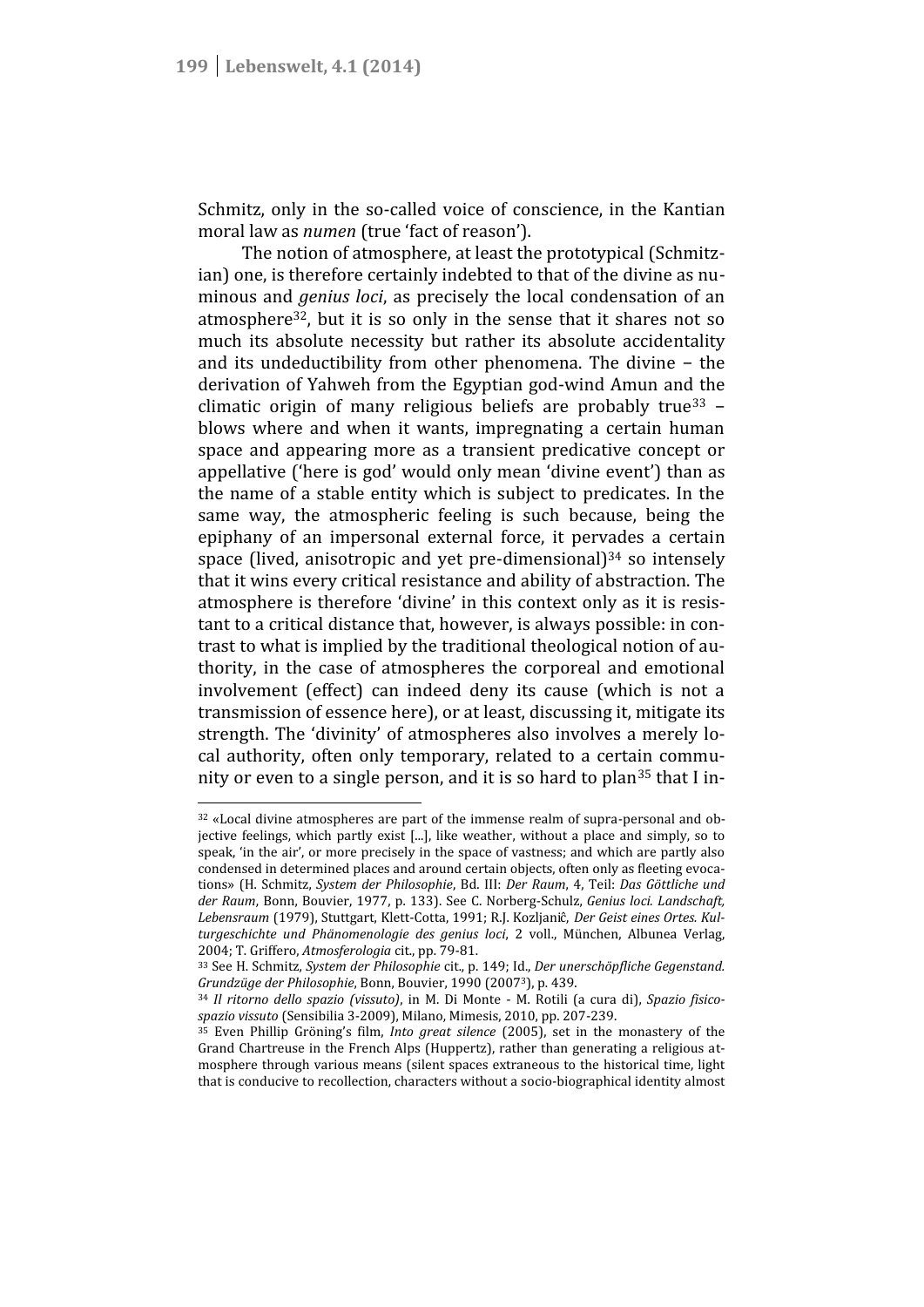vite those who have not experienced numinous moments − and, although with some differences, atmospheric ones either − «to read no further» <sup>36</sup>.

Then, far from relegating the issue of 'power' and the authority legitimating it to sociology, or even worse to the physical sciences, we should ask ourselves, paraphrasing Kant, if the private and collective emotional life is not more easily explained by the (anti-introjectionistic) hypothesis that feelings are not internal properties (attributes-accidents) of the psychological subject, but stable entities − external and aggressive in a way that accidents surely cannot be!<sup>37</sup> − around which the subject has to revolve, conditions that are 'in the air' and that are powerfully active upon the lived body without it being necessary to anthropomorphise them or metaphysicalise them in the form of 'values'<sup>38</sup>.

### **Authority, intensity, depth**

Now that we have spoken of the peculiar 'divinity' of atmospheres (in the strict sense of the numinous)<sup>39</sup>, it is necessary to specify their authority. Being legitimate, even with socially relevant repercussions (marginalization in the first place), only prescinding from physical coercion<sup>40</sup>, the authority of an atmosphere  $-$  whether it is a percept or the horizon within which we perceive some thing (in the intransitive sense in which 'it is the tone that makes the music') <sup>41</sup> − is such because it implicitly claims an absolute va-

ahead of otherworldly depersonalisation, almost hypnotic practices aimed at the gener ation of transformational psychic conditions), simply sets up a condition of possibility that is necessary (but not sufficient).

<sup>36</sup> R. Otto, *op. cit.*, p. 8.

<sup>37</sup> It is unlikely «to be raptured by mere accidents»! (H. Schmitz, *System der Philosophie*, Bd. III: *Der Gefühlsraum*, 2, Bonn, Bouvier, 1969, p. 406).

<sup>&</sup>lt;sup>38</sup> Which in turn could be a positivistic surrogate not so much of the metaphysical (as Heidegger means) but rather of the atmospheric (H. Schmitz, *Was ist Neue Phänomenologie?*, Rostock, Koch, 2003, p. 310).

<sup>39</sup> See H. Schmitz, *System der Philosophie* cit., p. 91: «an atmosphere, whether it is a feeling (or a constellation of feelings), is divine, as a gripping power, when its authority has an unconditional seriousness for those who are gripped by it».

 $40$  This does not exclude, however, that authority may also lie in physical force.<br> $41$  See J.-P. Thibaud, *Die sinnliche Umwelt von Städten. Zum Verständnis urbaner Atmos*-

phären, in M. Hauskeller (hrsg.), Die Kunst der Wahrnehmung. Beiträge zu einer Philoso-<br>phie der sinnlichen Erkenntnis, Zug - Schweiz, Die Graue Edition, 2003, pp. 280-297, here p. 293; M. Bockemühl, *Atmosphären sehen. Ästhetische Wahrnehmung als Praxis*, in Z. Mahayni (hrsg.), *Neue Ästhetik. Das Atmosphärische und die Kunst*, München, Fink, 2002, pp. 203-222, here p. 221; E. Minkowski, *Vers une cosmologie: fragments philosophiques*, Paris, Aubier Montaigne, 1936, p. 234; see also the doubts expressed by V. Mühleis,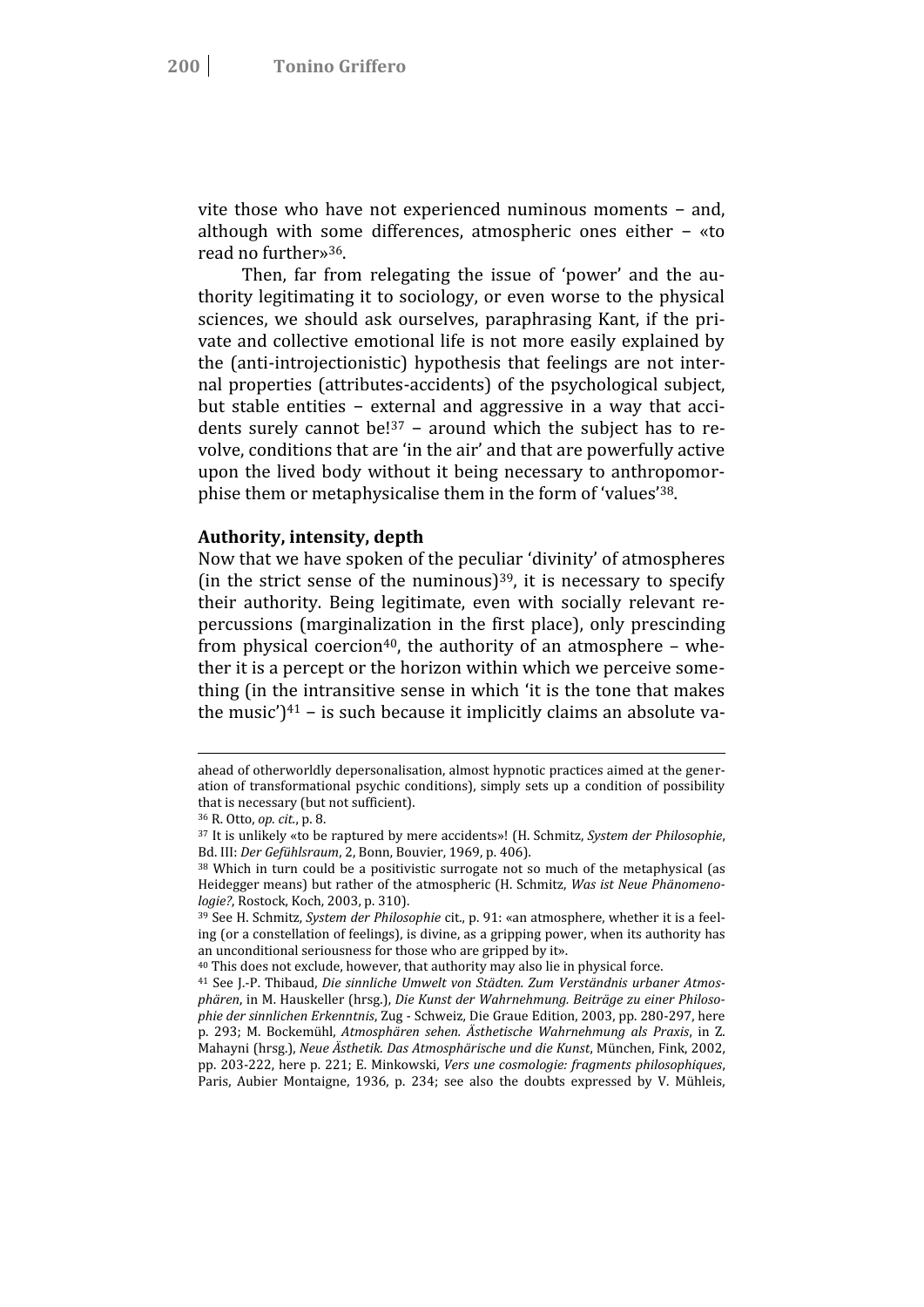lidity and thus inhibits, at least in principle, any real possibility of choice and reaction in the perceiver.

Unlike socio-political authority, however, atmospheric authority does not always presuppose its own acknowledgement, much less a self-aware one, appearing mostly in the form of light and shade and with a variable intensity. This explains why no one can force me to feel it from the outside: atmospheres, in fact, exist in the proper sense, except for their more or less successful planning, only in act, as actual facts and not factual facts<sup>42</sup> – that is, only when we sense their authority. They may exercise authority over the presence, in contrast to what the dead (cause) exerts on the living (its effect)<sup>43</sup>, only if they are involuntarily (mnestically) reactivated in the present<sup>44</sup> (*à la* Proust), or, symbolically, in traces of the present (as in every millenarianism, even secular). If an atmosphere that here and now does not oppress anyone is certainly not oppressive, we could still sense the authority of atmospheres that do not capture us or that, as sub-atmospheres, lose in the interaction with other sub-atmospheres equally willing to occupy the entire space of the lived presence. Sometimes<sup>45</sup> the outsider, rather than disturbing the socio-cultural milieu or disregar ding its expectations, acts as if he 'felt' the same atmosphere, thus contributing to its preservation and to the process of reflexivity needed in each construction of reality, yet without fully recognizing its authority.

Just as socio-political authority may not have spontaneously generated itself, but might have simply been transmitted (as in the case of officials) from a more autonomous authority, so atmospheric authority is often not the one (to use Schmitz's terminology) exerted by the anchor point, which is what is authentically responsible for the atmosphere, but the progressively weakened one of its condensation points: this is why oftentimes the atmosphere of anguish, properly 'caused', for example, only by the pain of a dental visit, is overcome by an atmosphere that is condensed

*Kunst und Atmosphäre*, in S. Debus - R.Posner (hrsg.), *op. cit.*, pp. 124-140, here pp. 130, 136.

<sup>42</sup> Thus G. Böhme, *Aisthetik* cit., referring to J. Albers, *Interaction of color. Die Grundle- gung einer Didaktik des Sehens*, Köln, Dumont, 1975. E. Blum, *op. cit.*, p. 130, also distin guishes between matters of concern and matters of fact.

<sup>43</sup> A. Kojève, *The notion of authority* (2004), London, Verso, 2013, p. 41.

<sup>44</sup> It does not seem possible to decide to undergo once again the authority of a dissolved atmosphere.

<sup>45</sup> J. Patzelt Werner, *op. cit.*, p. 211.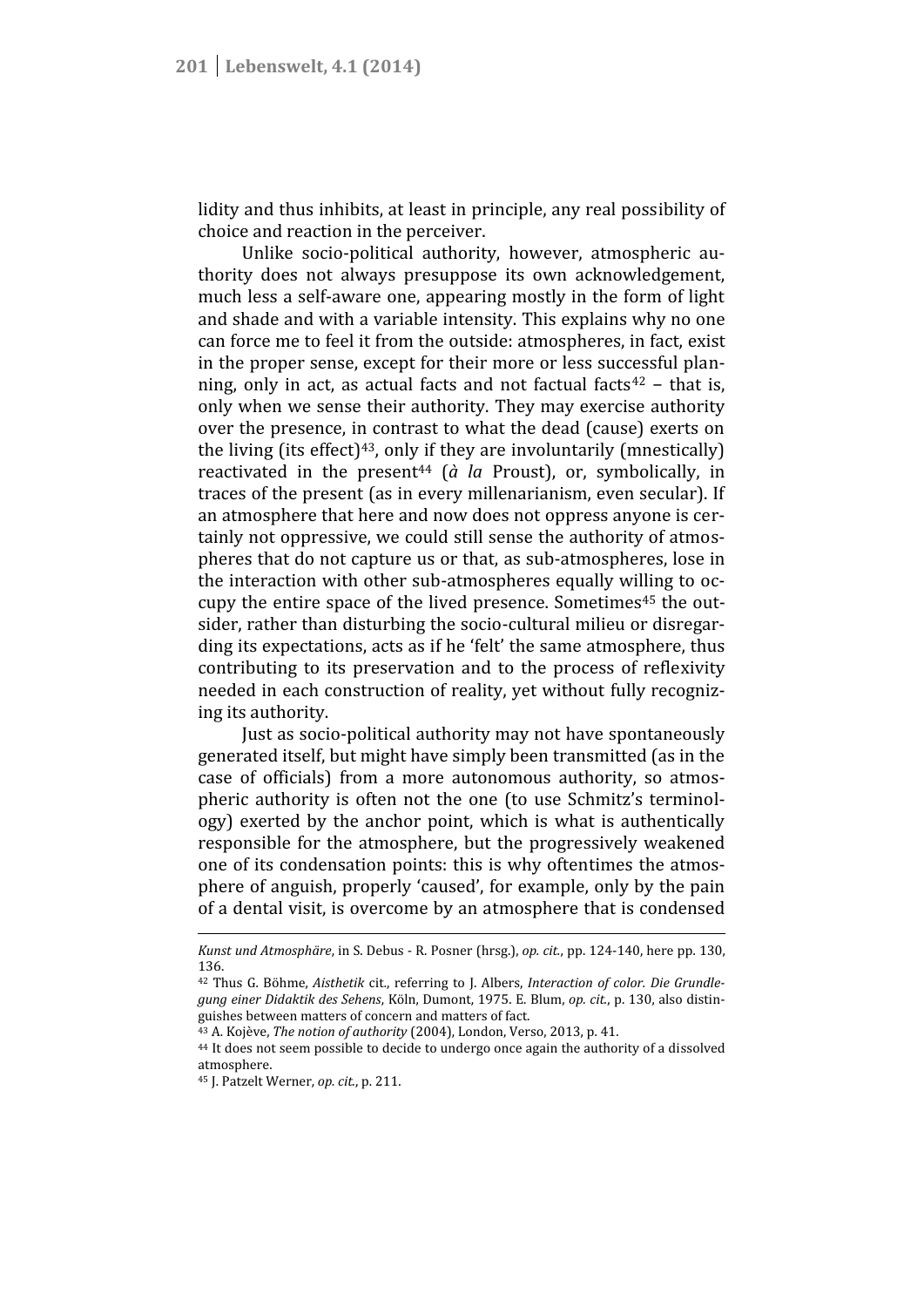into what is associated with it (even the magazines in the waiting room) and whose authority, yet, is no less powerful.

Also, unlike political authority − which is more easily preserved «if the people who have to endure it know what must be done to keep it (and see that it is actually done, of course)»<sup>46</sup> – the authority of atmospheric feelings presupposes the non-total dissolution of the pre-reflective and shaded state it springs out of. Undermined by disenchantment $47$  and irony, by even small gaffes and wrong tones and even more so by suspicion ('the emperor has no clothes'), the atmospheric feeling does not always survive cognitive penetrability. And if an engaging feeling, for example the atmosphere of grief at the funeral of a loved one, is not scratched by the cognitive level (by the fact that we 'know' that we all shall die), the atmospheric detection is instead affected − it is a totally different cognitive element − by the full understanding of its generative conditions, just as a fully explained persuasive technique ceases to be such.

Things are different in the case of an atmosphere that is not in contrast with a kind of knowledge but that was generated by it (this perspective, however, is very different from the unfortunately yet uninvestigated persuasive atmosphere of thought): knowing that an object in itself anonymous was owned by a prestigious person makes us see it *ipso facto* as an ecstatic object, capable of removing the homogeneity of the surrounding space thanks to its emotional and symbolic 'volume', able to arouse special attention and reverence due not so much to fully aware knowledge but rather to suggestions unintentionally borrowed from 'cognitive archives' and 'sentimental archives' that are anything but systematic<sup>48</sup>. In short: we know that what grips us is an atmosphere, but it cannot be 'reduced' to a concept. Nor is it necessary for such knowledge to be truthful, since the atmosphere, co-produced by its phenomenic appearance and by the thought of it (or by acting in it) $49$  according to the model of Kantian 'free play', can receive an effectual contribution also by non-knowledge (the charm of the indecipherable) and false knowledge<sup>50</sup>.

<sup>46</sup> A. Kojève, *op. cit.*, p. 110.

<sup>47</sup> G. Böhme, *Atmosphären in zwischenmenschlicher Kommunikation* cit., pp. 289-290.

<sup>48</sup> E. Blum, *op. cit.*, p. 66.

<sup>49</sup> For example, slow motion in cinema is atmospherically revealing (*ibid.*, pp. 214-216). <sup>50</sup> *Ibid*., pp. 14, 35.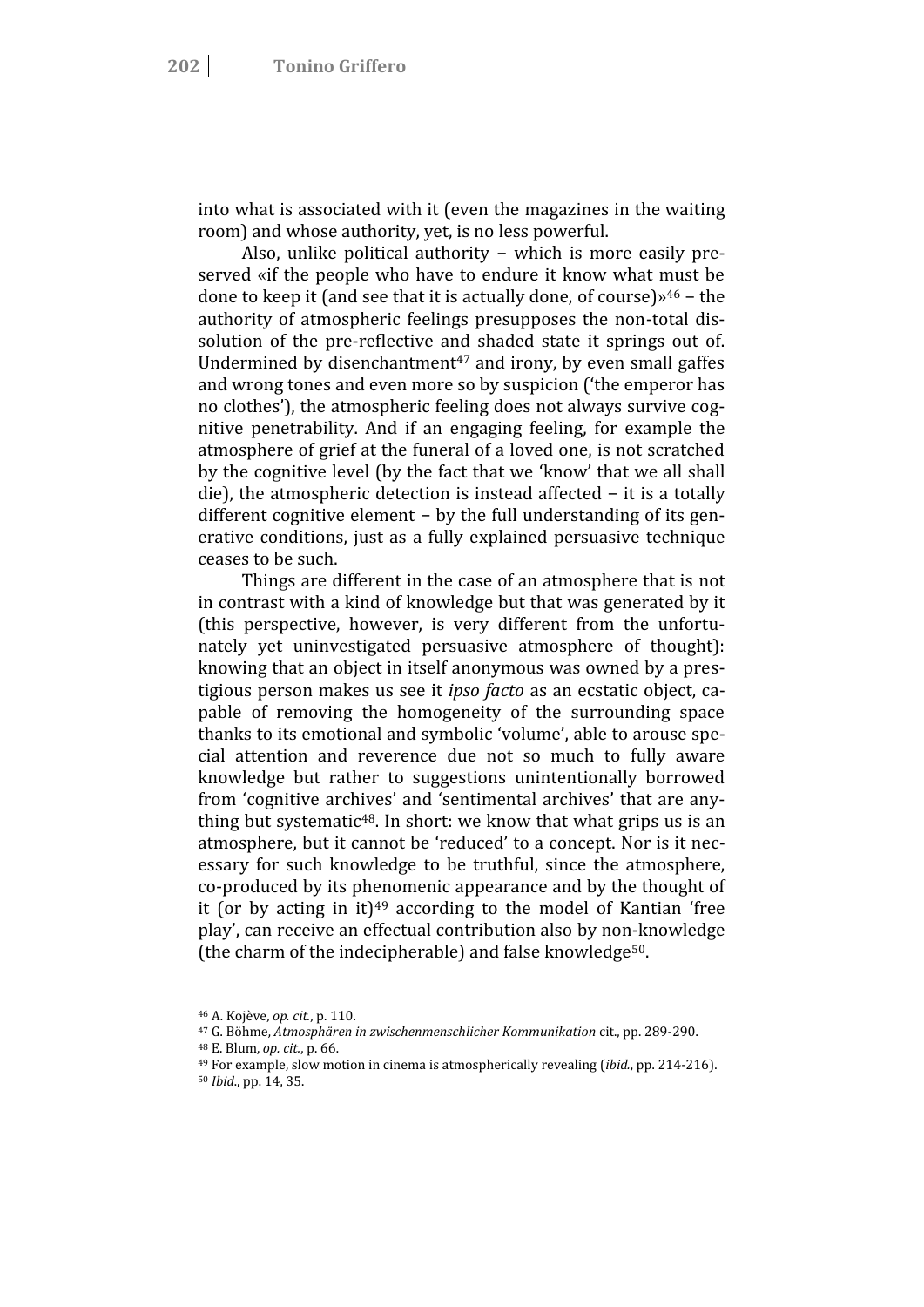There is authority  $-$  it is right  $-$  only where there is a change in those who react<sup>51</sup>. But in the case of atmospheres it is not at all necessary to suppose a free and conscious agent, as often the (prelinguistic, pre-reflexive) condition of our actions, its base tonality (Damasio's background emotions?) − unconsciously perceived and sometimes even misunderstood (it seemed as mere anxiety and instead it was love!) – turns out to be more powerfully atmospheric than the direct irradiation of this or that subject<sup>52</sup>. It is only essential that the atmospheric pre-condition is sufficiently intense, or rather, deep.

But we need to rethink this depth beyond the verticality typical of Western topics (from Plato to psychoanalysis)<sup>53</sup> and in the light of the neo-phenomenological externalisation of the affective. This 'depth' would then be a property not of the soul of the perceiver, but of what appears<sup>54</sup>, and perhaps it would be explainable − referring to a tradition that goes from the eighteenth century to the twentieth century Gestalt psychology − through its ability to generate mixed feelings. Mendelssohn for example explains the pleasure for the negative by saying that, when you put the object at a distance (here is the link with the sublime), every performance is satisfactory for the subject because it is an affirmative predicate of it and because it is intuitive knowledge of affirmative characters of the object. It follows that mixed feelings are not as immediately rewarding as those that are only delectable, but they are also not as monotonous and, in the long run, nauseating: in fact they are capable of «penetrating deeper into the mind and appear to sustain themselves there longer [...]. The unpleasant mixed with the pleasant captures our attention, and prevents us from being prematurely sated» <sup>55</sup>. Consequently greater authority is held by an atmospheric feeling whose overall quality is not only Gestaltically irreducible to its components, but also deep as it is 'mixed'.

<sup>51</sup> A. Kojève, *op. cit.*, p. 19.

<sup>52</sup> G. Böhme, *Atmosphären in zwischenmenschlicher Kommunikation* cit., p. 288.

<sup>53</sup> B. Meyer-Sickendiek, *Gefühlstiefen: Aktuelle Perspektiven einer vergessenen Dimension der Emotionsforschung*, in G. Lehnert (hrsg.), *Raum und Gefühl. Der Spatial Turn und die neue Emotionsforschung*, Bielenfeld, Transcript, 2011, pp. 26-48.

<sup>54</sup> Schmitz perhaps juxtaposes too much depth and breadth (*System der Philosophie* cit., p. 337).

<sup>55</sup> M. Mendelssohn, *Moses Mendelssohn: philosophical writings* (1761), ed. by D.O. Dahlstrom, Cambridge, Cambridge University Press, 1997, p. 143.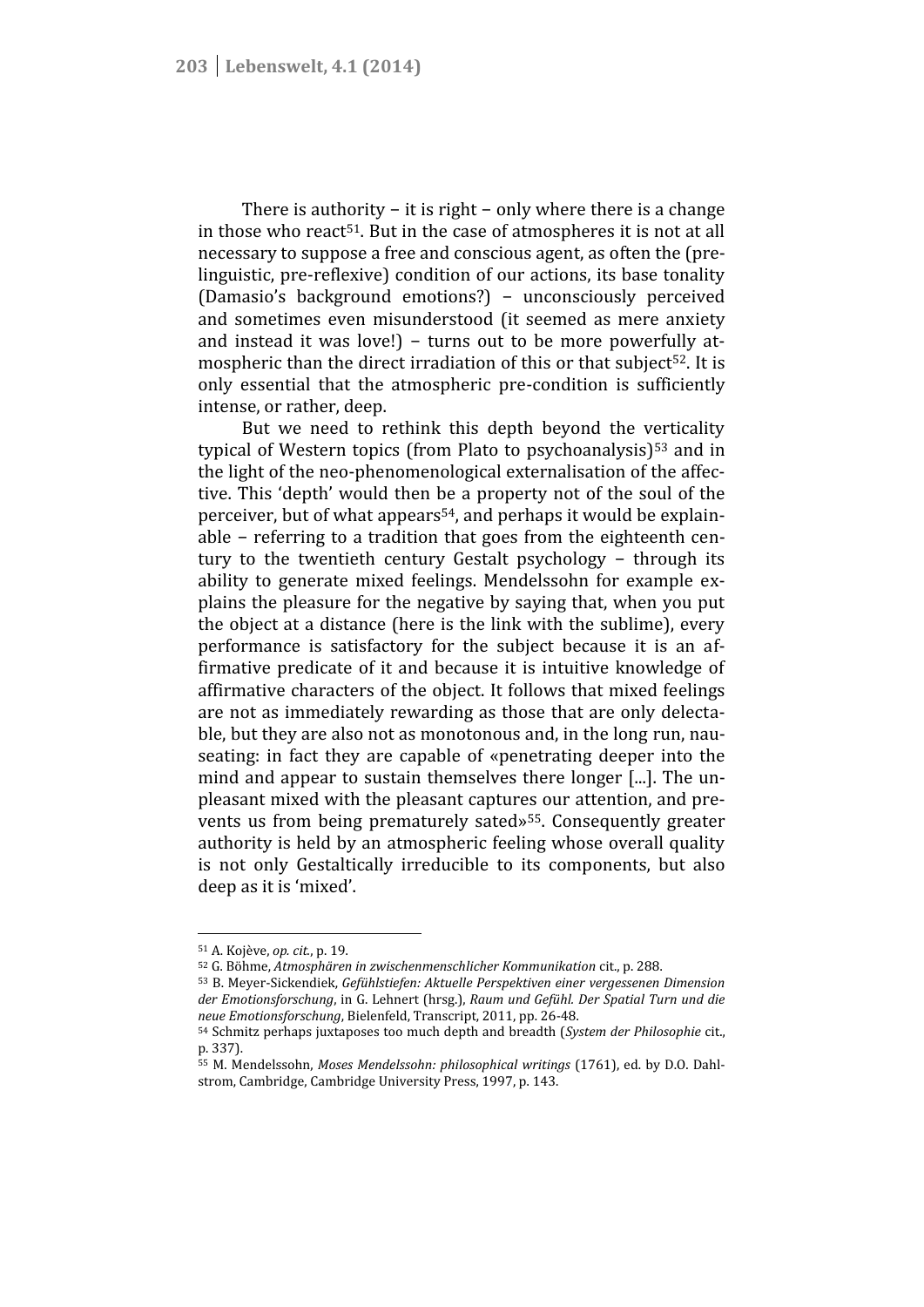Flat and shallow moods always have a somewhat monotonous direction [...] on the contrary all deep feelings have within themselves a polyvocal direction. And the deepest oppositions of the soul seem to agree without exception on immediately reunifying at the same time the starkest contrasts of feeling inside them.<sup>56</sup>

Since the pleasure/pain distinction invests only the most peripheral states of existence<sup>57</sup>, the most authoritative atmosphere might therefore not be the unilateral one but the 'mixed' one, both because it is discrepant compared to the state of mind of the perceiver and because it is able to induce the perceiver to complete its overall tonality even in the absence of further adumbrations.

Whether atmospheric effectiveness is 'naturally' inherent to a certain space, or it was absorbed by it over time maybe as a result of a functional planning, it still presupposes an empathically predisposed and in a sense 'sociologically' competent perceiver, that is, someone able to recognize in the atmospheric potential a generator of lifestyles and collective feelings: it is enough for us to exclude here that an atmosphere can be arbitrarily generated or declassified to a contingent and totally subjective emotion.

#### **Emotional games**

The most common temptation is certainly that of explaining the externality and authority of atmospheres by referring to «culturally determined emotional norms»<sup>58</sup> embodied in the situation to the point of causing us to be subordinated to the feeling we get or heterosense59. The socially desirable trend to adjust our own feelings (*form* of perception) to the one we encounter (*content* of perception), especially if it is unexpected $60$ , explains much but not everything. It does not explain, for example, if not through fanciful anthropomorphic hypotheses, the authority of climatic and naturalistic atmospheres, nor the corporeal resonance of any atmos-

<sup>59</sup> A. Blume - C. Demmerling, *op. cit.*, p. 126.

<sup>56</sup> F. Krueger, *Zur Philosophie und Psychologie der Ganzheit*, Berlin, Springer, 1953, p. 191.

<sup>57</sup> M. Scheler, *Schriften zur Soziologie und Weltanschauungslehre*, Bern - München, Francke, 1963, p. 46.

<sup>58</sup> C. Demmerling, *Gefühle, Sprache und Intersubjektivität. Überlegungen zum Atmosphärenbegriff der neuen Phänomenologie*, in K. Andermann - U. Eberlein (hrsg.), *Gefühle als Atmosphären. Neue Phänomenologie und philosophische Emotionstheorie*, Berlin, Akade mie Verlag, 2011, pp. 43-55, here p. 48.

<sup>60</sup> M. Hauskeller, *Atmosphären erleben. Philosophische Untersuchungen zur Sinneswahr- nehmung*, Berlin, Akademie Verlag, 1995, p. 22.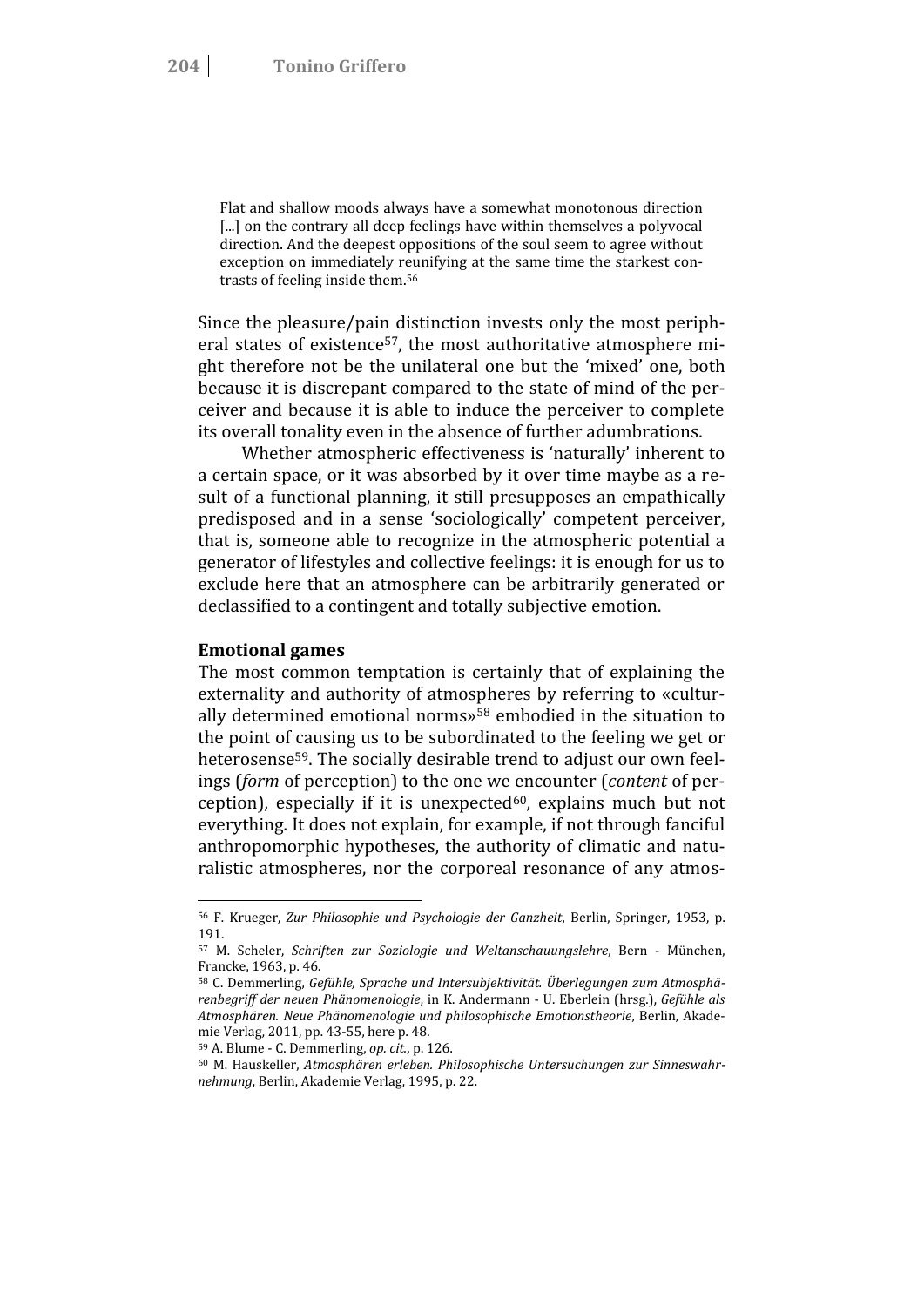phere. This clearly shows that conventionality perhaps does not totally rule out the suddenly binding character of atmospheres (for a traditionalist a convention has also an aura of authority!), but it does not do full justice to it, at least not in the prototypical ones (discrepancy).

Then the binding authority of an atmosphere, such as a meadow that we might call, not at all metaphorically<sup>61</sup>, 'happy', does not come from a subjectivist-fictional inference (it is *as if* the lawn was happy...), but rather from the effect of resonance of the percept (*that* meadow) in the perceiver, who feels this atmospheric authority in his *Leib* but (Schmitz reports this on many occasions) as not originating from it. This authority may take many forms, such as the pedagogical one, which, in hindsight, is necessarily based on all its choices (communicative forms, spaces, rituals, etc.) on pathic affordances addressed to the learner's felt-bo dy<sup>62</sup>; but also that of vicarious shame<sup>63</sup>, whose atmosphere even conditions − and certainly not empathically, as there is no shame in the shameless<sup>64</sup> – the detached observer and his physiognomicgestural (contractive, in the broadest sense) conduct.

An example very dear to Schmitz is that of the cheerful person who, encountering a sad person (who is so for 'serious' reasons), tends not to encourage her to recover her lost dignity, as if this person was merely tired, but − at least initially, and provided that he has adequate sensitivity − he tends to mitigate or completely conceal his own joy in order to respect the privacy of the other. This is because the atmospheric sadness radiated by people or things − very differently from a kind of exhaustion whose possible atmospheric character would still be spatially restricted<sup>65</sup> −

<sup>61</sup> T. Griffero, *Atmosfere: non metafore ma quasi-cose*, in E. Gagliasso - G. Frezza (a cura di), *Metafore del vivente. Linguaggi e ricerca scientifica tra filosofia, bios e psiche*, Milano, Angeli, 2008, pp. 123-131.

<sup>62</sup> K. Schultheis, *Macht und Erziehung. Überlegungen zur pathisch-leiblichen Dimension pädagogischen Handelns*, in H.J. Wendel - S. Kluck (hrsg.), *Zur Legitimierbarkeit von Macht*, cit., pp. 99-115.

<sup>63</sup> T. Griffero, *Vergognarsi di, per, con… Le atmosfere della vergogna*, in E. Antonelli - M. Rotili (a cura di), *La vergogna. The shame* (Sensibilia 5-2011), Milano, Mimesis, 2012, pp. 161-190; Id., *Lo strano caso del pudore (vicario) e della sua atmosfera*, in E. Guglielminetti (ed.), *Pudore*, «Spazio Filosofico» 2 (2012), V, pp. 153-162; Id., *Quasi-cose. La realtà dei sentimenti* cit., pp. 89-108).

<sup>64</sup> And when mistakenly judging the sentiment of others as more intense than it is, we can even perceive the authority of «a feeling that is not felt by anyone» (M. Hauskeller, *op. cit.*, p. 23).

<sup>65</sup> H. Schmitz, *Die Legitimierbarkeit von Macht* cit., p. 9.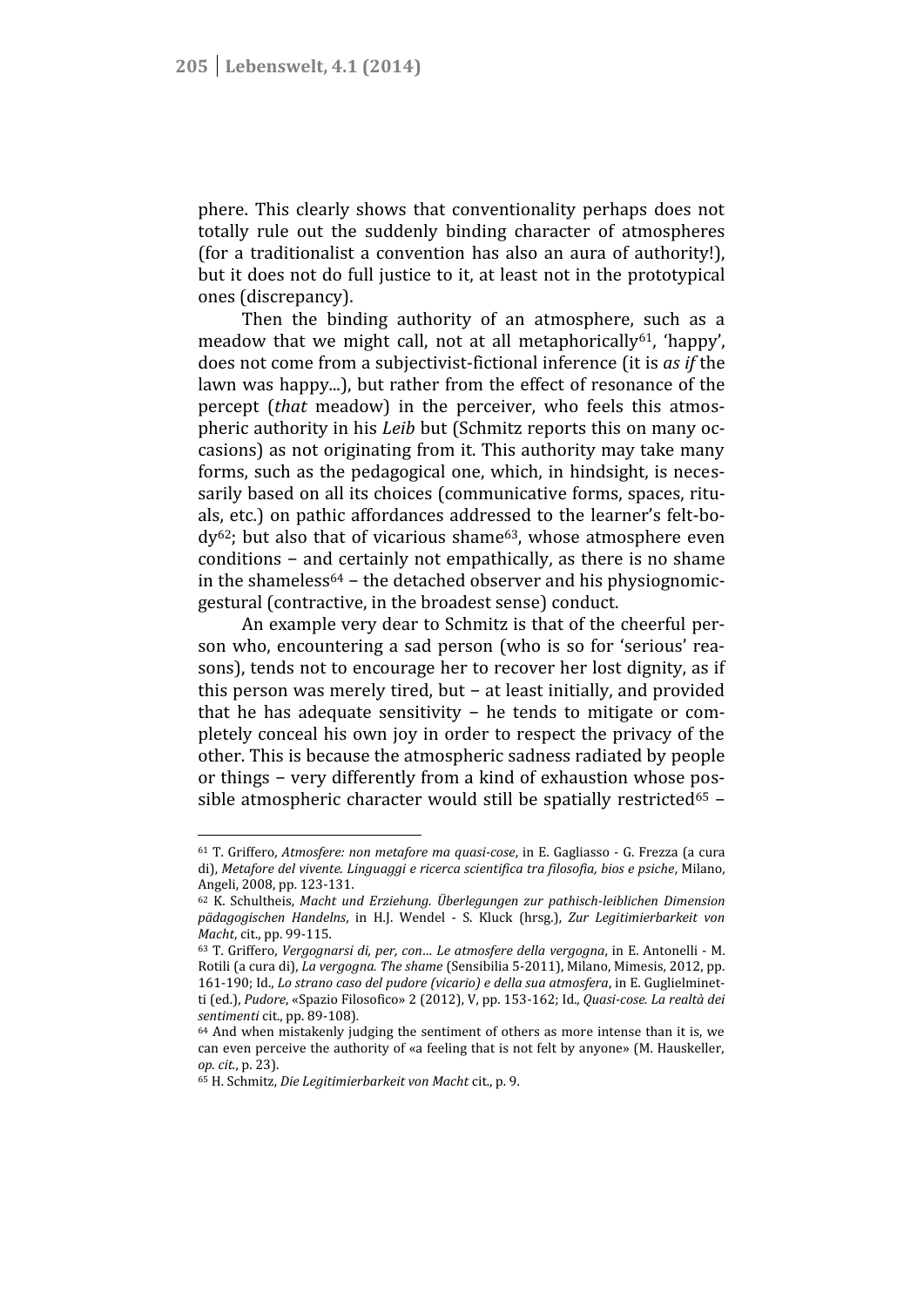has more authority than atmospheric joy<sup>66</sup>, it «claims entirely and exclusively for itself the space of lived presence and, with the do minance of this authority, it represses to various degrees the atmosphere of joy, which is just as prone to the endless invasion of the lived presence»<sup>67</sup>. That is why the sad person normally feels more legitimated than the cheerful person to sink, sometimes even to the point of pathetic self-satisfaction, into the atmosphere that surrounds him and that he radiates; and he does not only feel an intense atmospheric contrast when he comes across a joyful atmosphere, whence the worsening of his sadness, but he also feels entitled to more or less explicitly protest against what he regards as the unjustified (unfair?) happiness of others<sup>68</sup>.

Thus, in their confrontational game, the atmospheric feelings inherently endowed with greater authority prevail. It may be the vanity of things perceived in a cold winter morning or in an ano nymous non-place, which is able to inhibit, respectively, someone who confidently opens the window and someone starting with the best hopes. But it can also be, symbolically, the solemn gravity that impresses one who enters a church for superficiality or animated by the worst intentions (the holy), or the accused convin ced of being smarter than the court called upon to judge him (the law). It may be the wrath that persecutes, sometimes to the point of paranoia, those who feels a strong sense of guilt for their actions, or the mutual trust felt by those who 'breathe' it as being ir reducible to the logic of giving and trying to get something back. It may be, finally, the binding authority of the atmosphere of love: it is no coincidence that it justifies at least part of the crazy things one does 'for love', and it also arouses in those who not reciprocate such feeling a certain respect for those who are caught by it.

<sup>66</sup> Id., *Was ist Neue Phänomenologie?* cit., pp. 47-48.

<sup>67</sup> Id., *Nuova Fenomenologia* cit., 2011, p. 102.

<sup>68</sup> A contrast of feelings that, unlike Hauskeller (*op. cit.*, p. 23) and Demmerling (*op. cit.*, p. 47), Schmitz does not attribute to the simple corporeal motions (otherwise a tired person would become perky for the sole reason of meeting energetic and volitional people), but that he explains by calling to witness the pleasure for the others' misfor tunes (or vice versa). H. Schmitz - G.Marx - A. Moldzio, *Begriffene Erfahrung. Beiträge zur antireduktionistischen Phänomenologie*, Rostock, Koch, 2002, pp. 70-71). Schmitz and his critics underestimate, however, the case of syntony: a sad person among the sad is in fact often less sad, and a happy person among other happy people is a little less happy (and not only due to a superficial spirit of distinction).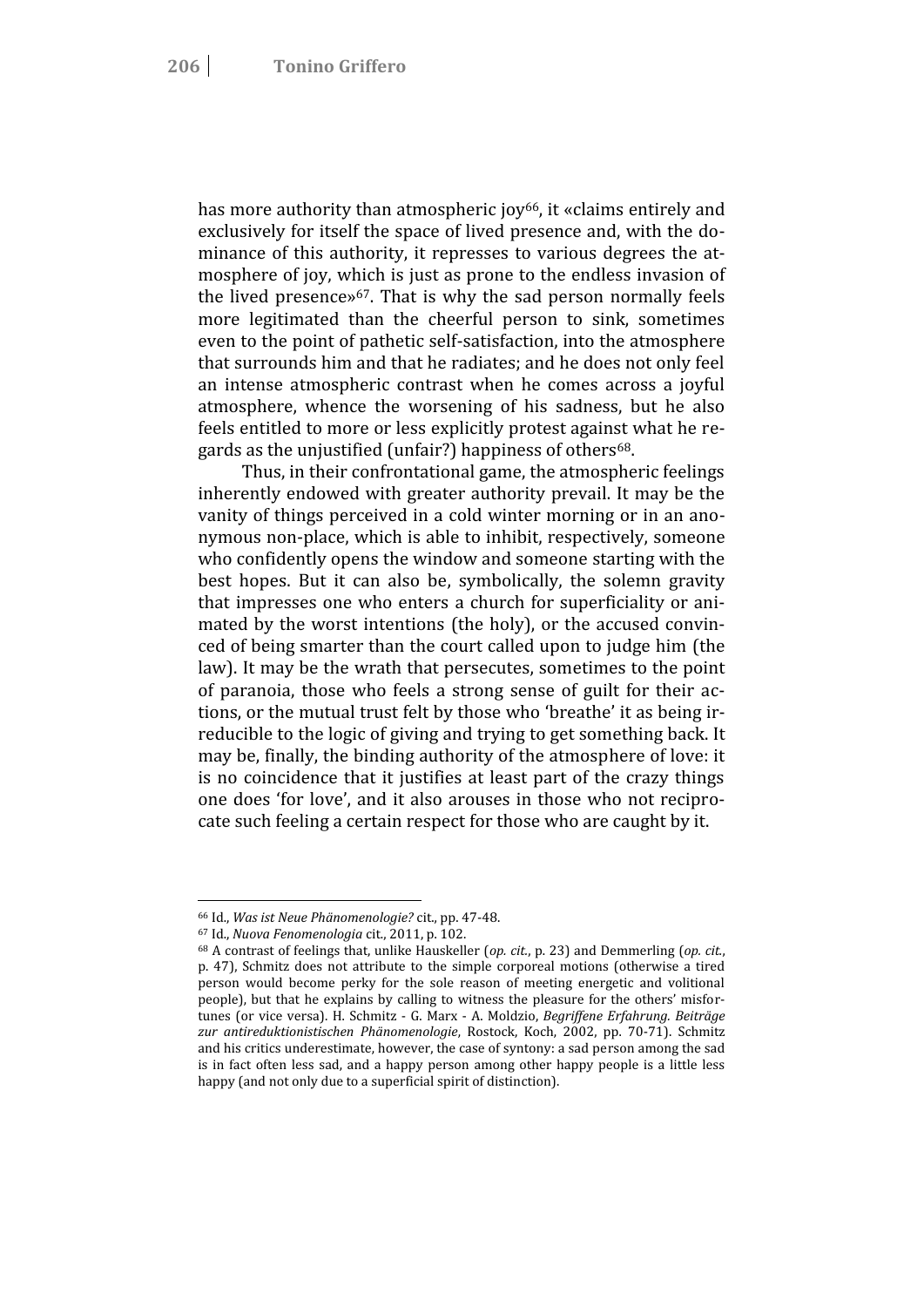#### **More ethics…?**

Whether the authority of an atmosphere is, to use Weber's categories, legal (I feel I must respect the atmosphere of the courtroom), traditional (I overpay an ancient book for the aura that surrounds it) or charismatic (I am unilaterally corporeally influenced by an environment or a person), it is often called 'irrational' just becau se we ignore the general mechanisms of corporeal communica tion<sup>69</sup>, namely, the way in which an atmospheric feeling, suggesting a rule (broadly understood) to be respected, fascinates the perceiver, keeps him in check, raptures him (an intoxicating fragrance, a spark that catches the eye, soft skin that causes us to stroke it). In this case, the greatest charismatic suggestion would be featured by an atmosphere that blends unembodiment and unilateral embodiment, thus taking away from the passivated partner her personal distress and transferring to her the distress of the dominant partner instead, reaching an almost narcotic effect<sup>70</sup>. Such dispossession causes the recipient to 'sink' into the percept and 'fixate herself' on the issue imposed on her, and perhaps juxtaposes atmospheric authority<sup>71</sup> to the (Hegelian) authority of the lord over the bondsman.

While doubting that from a good definition of (atmospheric) authority one can «infer the way in which we must act upon man and men in order to be able to both generate an Authority, and keep it» (Kojève), we shall begin by distinguishing absolute autho rity, which cannot be resisted, and relative authority, whose centripetal direction one can resist by appealing to a higher level of personal emancipation. For example, one can feel wrapped up in shame on a level, but at the same time transcend this atmosphere on a higher level, for instance by regarding *that* shame as the result of mere convention; likewise one may feel gripped by a defeatist atmosphere but still manage to transcend it because of a recent personal success (Schmitz). But absolute and relative are in turn (historically and culturally) relative, depending on the given corporeal and biographical situation − in a word, on the level of

<sup>69</sup> According to H. Schmitz, *Charisma*, in H. Becker (hrsg*.*), *Zugang zu Menschen. Ange- wandte Philosophie in zehn Berufsfeldern*, Freiburg - München, Alber, 2013, pp. 100-109, here p. 101, they are provided mainly by the motor suggestions and the synaesthetic characters inherent especially to the eyes and the voice.

<sup>70</sup> *Ibid.* p. 106.

<sup>71</sup> If we really were to adopt the four pure types of authority described by Kojeve, they would be: father-son, master-servant, leader-band, judge.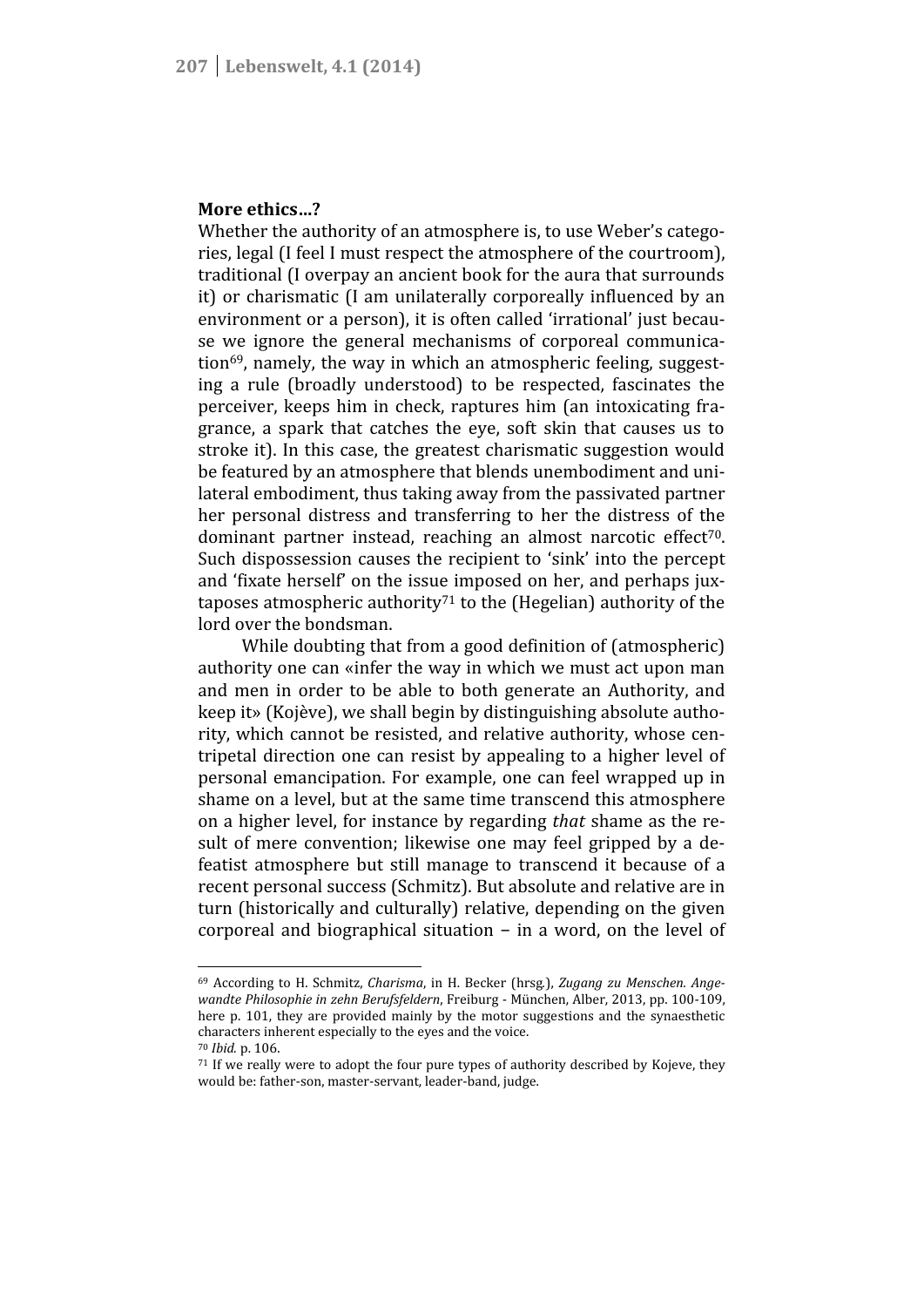personal emancipation of the subject involved <sup>72</sup> − so that, even while being very close, two people might perceive totally different atmospheres (for example, they might or might not feel ashamed), but this does not necessarily entail the unreality of such atmospheres: they would be no less real than a toothache had by only one of the two, or than the same language spoken in a relatively different way by the two.

But the very admission that it is possible, if not to totally abstract oneself from involving situations (as evidenced by Hegel)<sup>73</sup>, at least to achieve a certain distancing from an atmosphere which, for that very reason, perhaps does not even 'become' a real feeling<sup>74</sup>, suggests that we should say something about the ethical consequences of this 'atmospherologic' approach. And not just because, since the (religious, ethical, aesthetic, ontological, legal) authority is a claim that, after careful checking, we feel we cannot light-heartedly avoid without feeling guilty, we must recognize that the legal norm is really a norm<sup>75</sup> only if it rests on the authority of legal feelings. We are referring to the specific pathos of wrath<sup>76</sup> and shame (depending on whether, outraged by the injustice, one feels in the right or in the wrong): two feelings whose legalization, which aims to prevent unregulated consequences (re-

 $72$  Which aesthetic sensibility also pertains to: the melancholic atmosphere of a rainy landscape appears relatively less melancholic in the artistic mediation (H. Schmitz, *Situ*landscape appears relatively less melancholic in the artistic mediation (H. Schmitz, *Situationen und Konstellationen. Wider die Ideologie totaler Vernetzung*, Freiburg - München, Alber, 2005, p. 289). But the relationship Alber, 2005, p. 289). But the relationship between the two levels of atmospheric power - hence the paradox that makes the museum into a device that both removes aura (transformation of an originally religious authority into a 'solely' artistic authority) and confers it (transfer of value and therefore aesthetic authority to banal everyday objects) − deserves much further investigation.

<sup>73</sup> Through self-consciousness, everyone might «find in himself the ability to *abstract himself from all* […] and in this way prove himself able to set *every content* within him self» (G.W.F. Hegel, *Philosophy of right* (1821), New York, Dover Publications, 2005, pp. xxxi, my emphasis).

 $74$  «When the gripping is authentic, he who is caught must first of all be in solidarity with the feeling and accept it in its own momentum; only later can he be personally confronted with the sentiment, surrendering to it or resisting it» (H. Schmitz, *Atmosphäre und Gefühl* cit., p. 45). Hence the possibility, usually excluded at the outset in the field of political science, of authority over the self: in this case, instead, it is exercised by a part of the self (involvement) over another, refractory part of the self (the previous state of mind but also more rational reflection).

<sup>75</sup> Beyond inadequate positivist theories (theory of values, natural law) or consensual theories (discourse ethics) of the sources of law (H. Schmitz, *Das Reich der Normen*, Freiburg - München, Alber, 2012, pp. 41-49).

<sup>76</sup> It is not by chance that in cultures that are not legally normed one tends to respect wrath (of the wronged person), which is obviously considered endowed with exceptional authority.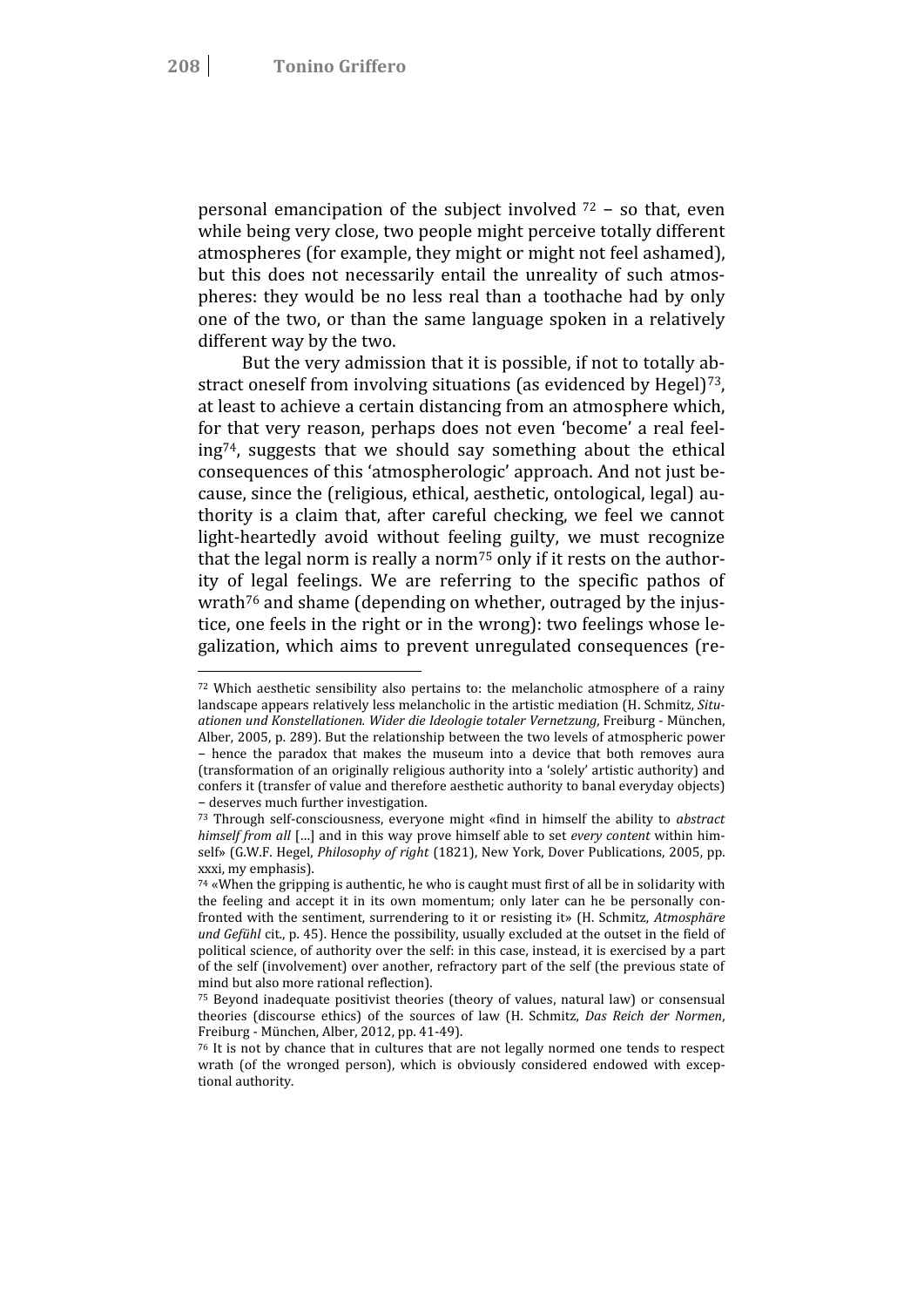taliation and suicide), forms the so-called legal sensitivity<sup>77</sup>. These feelings are as such the emotional and corporeal foundation of the whole social life (especially of the idea of duty)<sup>78</sup> – a foundation underestimated only because it is previously controlled by an ethical constellation of pre-feelings<sup>79</sup>.

The ethical-political problem is also caused not only by the social but also climatic (environmental issue) and medial (manipulation) ubiquity of the atmospheric phenomenon<sup>80</sup>, and then by the interference between 'natural' or background atmospheres and the intentionally generated ones, between sub-atmospheres of different content and qualities and so on. And, last but not least, by the fact that if «people never shape their conduct upon the teaching of pure reason»<sup>81</sup> but through impressions, vague reminiscences, easily translatable ideas − in short through seductive images that public personae and active subjects try to control, wherever possible, in order to «cultivate the sensorium which is the basis of all unity and all consensus» $82$  – much in politics depends precisely on the 'climate'<sup>83</sup> that one is able to arouse.

But wouldn't we then be running the risk of irresponsibly in dulging in the atmosphere? Of becoming a mere appendage to it, as some fear about the Internet and the navigable space that it 'contains'<sup>84</sup>? Obviously what has been said so far on atmospheric authority takes a relatively different shape depending on whether atmospheres are understood as objective daemonic powers − external to man, unintended, with respect to which the subjective component is reduced to the more or less critical reaction of the perceiver (prototypical atmospheres) – or as an external and ob-

<sup>78</sup> Id., *Situationen und Konstellationen* cit., p. 242.

<sup>77</sup> Jesus' solution (Jh, 7, 53-8, 11: «He that is without sin among you, let him first cast a stone at her») is different, as it turns the wrath towards the guilty, demanding venge ance, into collective shame (H. Schmitz, *Was ist Neue Phänomenologie?* cit., p. 302).

<sup>&</sup>lt;sup>79</sup> For example, it is by pre-feeling the atmosphere of outrage that would cause our outburst that we avoid to cross Michael Kohlhaas type of road without exit.

<sup>80</sup> Welcoming the (by no means exhaustive) distinction between physical, social and medial atmosphere (C. Heibach, *Einleitung*, in Id. (hrsg.), *op. cit.*, p. 11).

<sup>81</sup> G. Le Bon, *Psychology of crowds* (1895), Cardiff, Sparkling Books, 2009, p. 15.

<sup>82</sup> B. Carnevali, *op. cit.*, p. 88.

<sup>83</sup> We might speak, in general, of a 'climatic pleroma' or 'third subtle' (climate, *Stimmung, milieu, Umwelt*, even expression, etc.), that, because of its non-objectual and noninformative nature, is unrecognized by modern European rationalism (P. Sloterdijk, *Anthropisches Klima*, in C. Heibach (hrsg.), *op. cit.*, pp. 27-37, here pp. 28-29).

<sup>84</sup> S. Günzel, *Vor dem Affekt: di Aktion. Emotion und Raumbild*, in G. Lehnert (hrsg.), *op. cit.*, p. 67.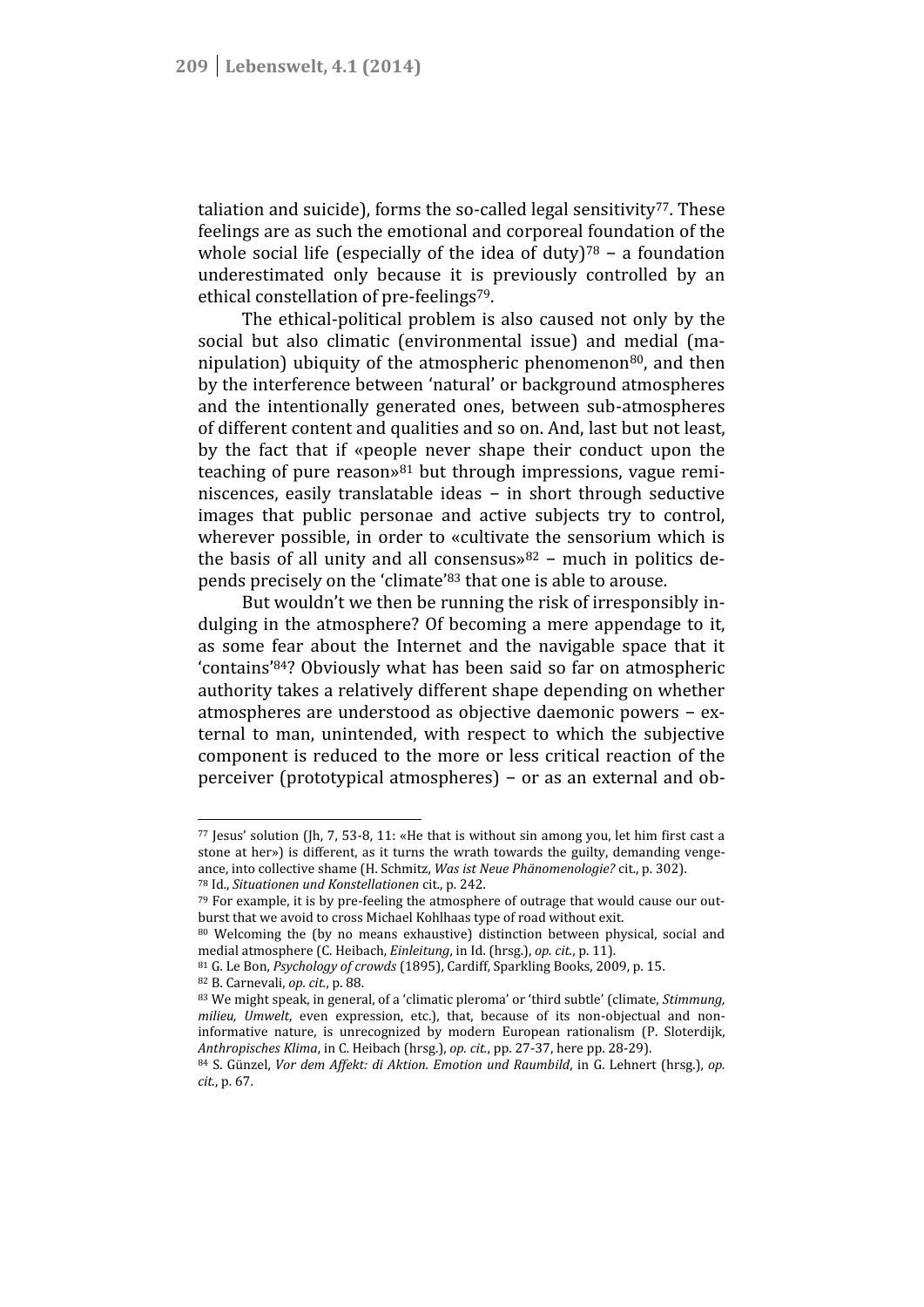jective effect but *of a relationship*, implicit as may be, between subject and object (derived atmospheres), or again as idiosyncratic moods, subjective and projective (spurious atmospheres).

At the heart of the matter, we find the polite but firm dispute between Hermann Schmitz and Gernot Böhme85: does the increasingly pervasive and seductive 'aesthetic work' (cosmetics, furniture, urban planning, lighting, fashion, set design, etc.) directly ge nerate an atmosphere − or at least the phenomenic conditions of possibility<sup>86</sup> of a physiognomic-expressive 'aesthaticness' that applies to atmospheres as well as things – or does it merely exercise a «technique of impression» (object of investigation of an unspecified «technology of impression») <sup>87</sup>, which is very different from the ordinary climatic, seasonal, collective, housing feelings, etc., i.e. situations (not things, at most quasi-things $88$ ) that by their chaotic multiplicity are not things that can be generated by single events and things?

Now, while suggesting that there may be non-atmospheric situations<sup>89</sup> and belying the deadly illusion of being able to generate any feeling, Schmitz's choice to circumscribe the atmospheric phenomenon also generates some doubts as to whether something that, as required by the model of the numinous, basically depends on the observer's mere moving can really claim absolute authority. What's more, in the light of the anti-dualistic and antiinformationist model of a corporeal communication that acts as an unanalyzable impressing situation often even without anchor points, it entails that it is impossible to explain manipulation (traditionally) in terms of moral responsibility (of what manipulates) and guilty loss of self-determination (of the manipulated)<sup>90</sup>.

The clear demarcation between transcendent-abyssal atmo spheres and tricky situations as 'suggestive' condensations (*Pla-*

<sup>85</sup> H. Werhahn, *Die Neue Phänomenologie und ihre Themen*, Rostock, Koch, 2003, p. 79- 81.

<sup>86</sup> G. Böhme, *Atmosphäre* cit., pp. 199-200.

<sup>87</sup> H. Schmitz, *Situationen und Atmosphären. Zur Ästhetik und Ontologie bei Gernot Böhme*, in M. Hauskeller -C. Rehmann-Sutter -G. Schiemann (hrsg.), *Naturerkenntnis und Natur- sein. Für Gernot Böhme*, Frankfurt a. M., Suhrkamp, 1998, pp. 176-190, here pp. 181-182. <sup>88</sup> *Ibid.*, p. 188.

 $89$  What if (Mt, 12, 44-45) the room was occupied by even worse and more numerous spirits (see H. Wehrhahn, *op. cit.*, p. 80)?

<sup>90</sup> C. Heibach, *Manipulative Atmosphären. Zwischen unmittelbarem Erleben und medialer Konstruktion*, in Id. (hrsg.), *Atmosphären. Dimensionen eines diffusen Phänomens*, Mün chen, Fink, 2012, pp. 261-282, here p. 263.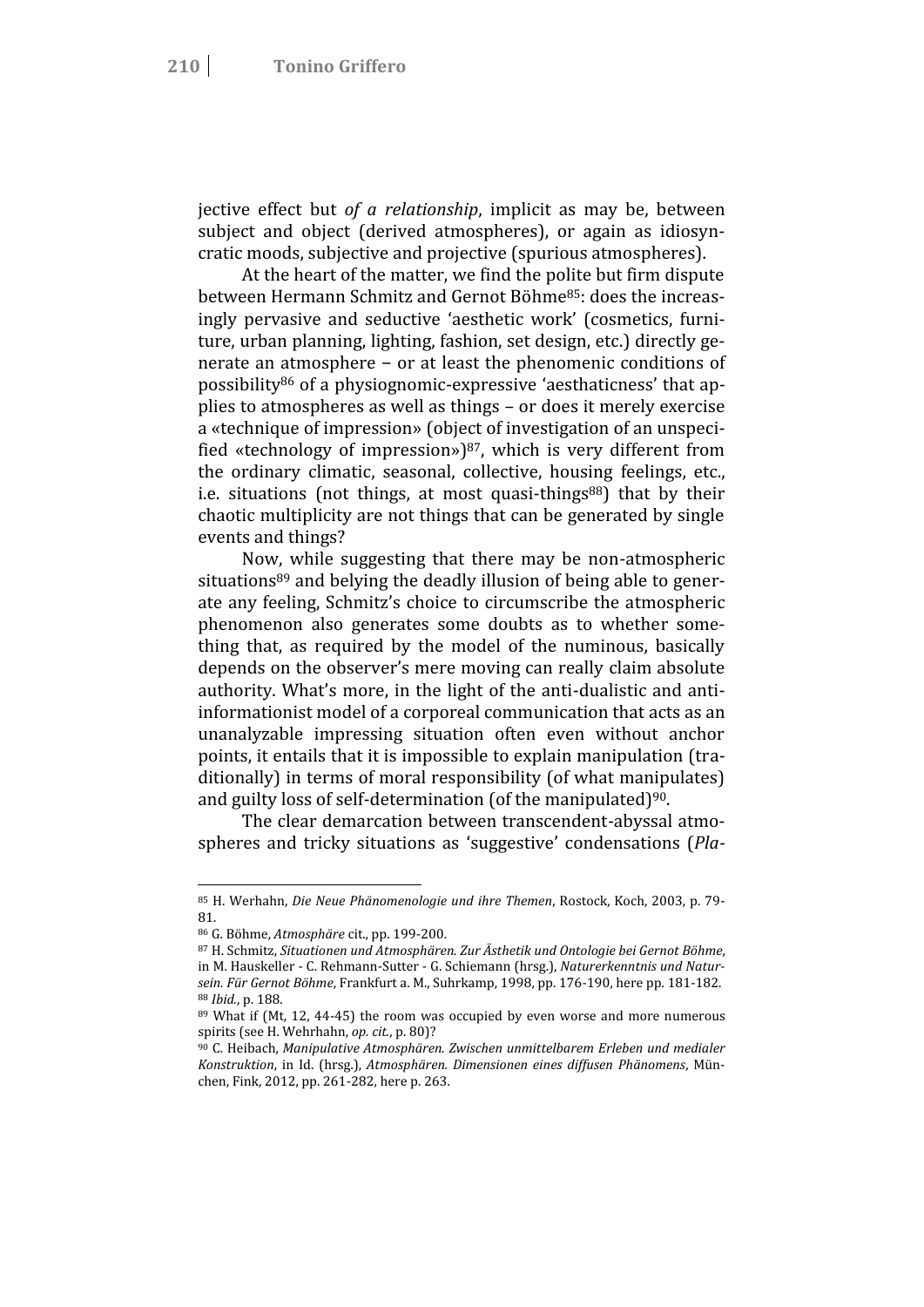*katsituationen*) perhaps dangerously 'centered' in some charisma tic individual<sup>91</sup> − Hitlerian state holidays, the extreme version of those during the French Revolution, advertising and contempora ry aesthetic work (now devoid of any social normativity) $92 -$  certainly has the merit of warning one against the instrumental and rhetoric administration of one's affections. Yet, such demarcation is and will remain problematic as such. Both because in history, unfortunately, charismatic propaganda in totalitarian regimes can be exchanged for absolute (and, in this sense, divine) authority, and because no one is ever involved in an atmosphere that one *knows* to be manipulated (such acknowledgement is only made *ex post* and often only in the third person<sup>93</sup>. And also both because overcoming the dualism of subject/object involves the collaboration (not far-fetched, but radically excluded by Schmitz) of the manipulated himself in the genesis of the atmosphere, and because the Schmitzian primacy of presence seems to underestimate the (sometimes not timely but delayed) nature of the atmospheric experience, perhaps even conceivable as a 'compromise solution' with respect to the traumatic effect of the initial discrepancy.

Finally, it is needless to remember that the manipulative (in a non-judgmental sense: persuasive) appearance is obviously implicit in every practice that generates an atmosphere, much as the illusory appearance (which is such, besides, only in relation to a different and incommensurable level of 'reality') and the parasitic exploitation by the condensation points (charismatic character or suggestive situation) of atmospheric feelings that are more authentic and widely disseminated.

a) And yet it is only by acquiring a better atmospheric 'competence', not reducible solely to the *affectus non nisi parendo vincitur*, that we can really learn how not to be grossly manipulated. How to reserve for us, where this is not given by the authority itself (in its best examples), a space for critical reflection of our own − even more so when, as in today's globalised world, we must be disenchanted about more and more dangerously anonymous authorities<sup>94</sup> (from the 'stock market' to GDP to credit SPREAD, etc.).

<sup>91</sup> H. Schmitz - G. Marx - A. Moldzio, *op. cit.*, p. 169.

 $92$  The only exception admitted by Schmitz in this trivial 'smelling' (aesthetic) atmospheres is dwelling as cultivation of feelings in an enclosed space (home, church, garden, Japanese tea house, etc.).

<sup>93</sup> For a few suggestions see C. Heibach, *Manipulative Atmosphären* cit., p. 263.

<sup>94</sup> H. Schmitz, *Die Legitimierbarkeit von Macht* cit., pp. 15-16.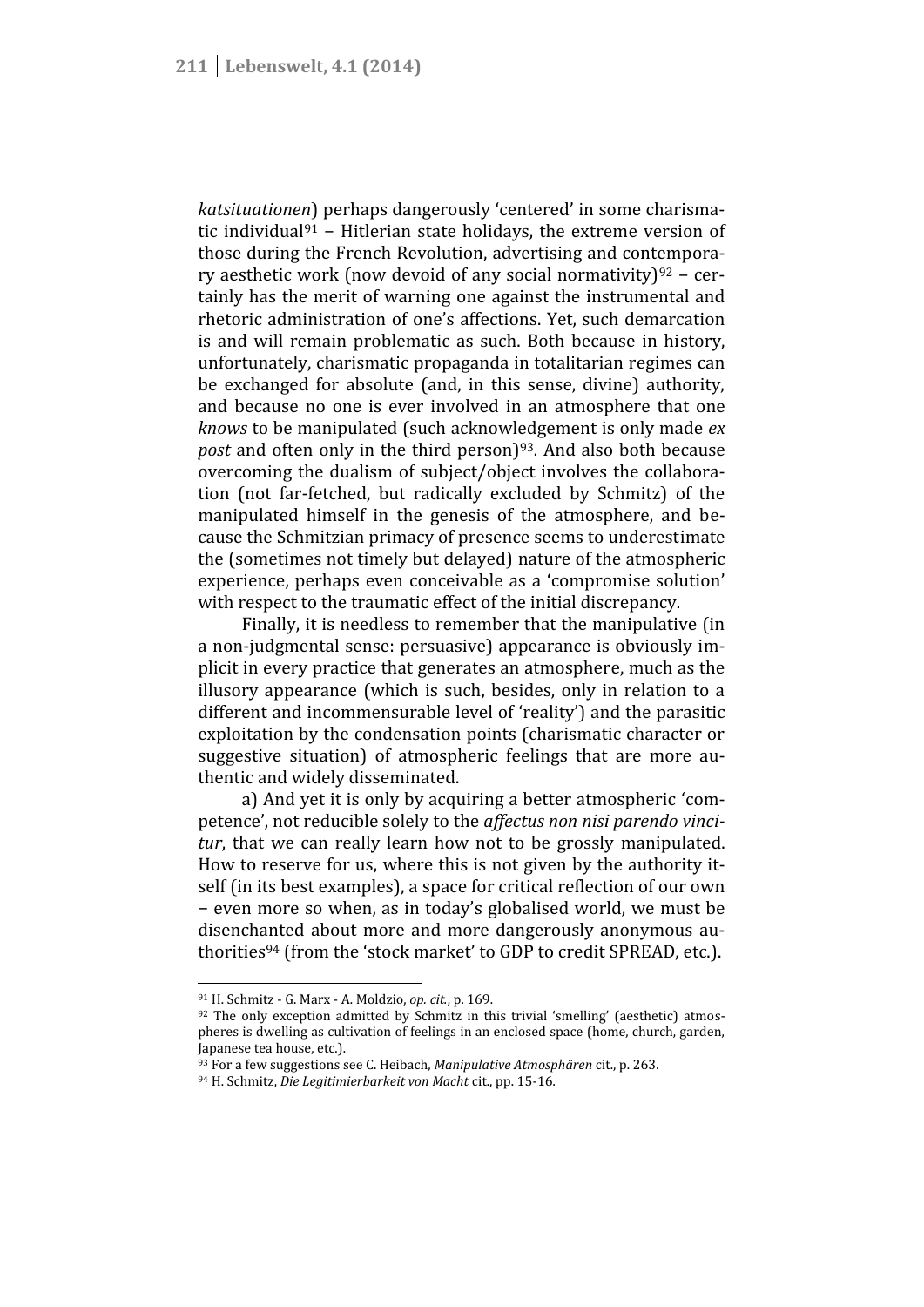b) But if this competence – the duly secularized «ability to distinguish between spirits» (1 Cor. 12,10), as it were − mitigates the objection that in such determinism<sup>95</sup> man would be «a blind passenger of atmospheres» <sup>96</sup>, still it does not entail easy illusions about full emotional transparency or about the availability of an Archimedean point less fallible than personal critical sense<sup>97</sup>. As in contemporary culture there is no privileged place for awareness, maybe we will have to settle for the interaction of the most diverse experiences (spatial, medial, functional, etc.), without claiming a critical position superior and/or external to them<sup>98</sup>, promoting on an emotional level a kind of 'separation of (atmospheric) powers' that is healthy for mental life. For example, by relearning from the most artificial atmospheres – e.g., from the cold and procedural ones of democracy<sup>99</sup> – what the peculiarities of the most natural ones are, and vice versa.

c) Just as the experience of *trompe-l'oeil* and 'immersive' spaces relies on the fact that an immersive phase will be followed by a partly emotional and partly reflective phase of emersion, so an atmosphere is poorly manipulative when it stimulates this sequence, when the 'I' that it calls upon is neither a wholly non reflective subject − and maybe tasteless enough to appreciate only the atmospheric character of *clichés* (such as a blue and clear sky) − nor a subject placed at an excessive contemplative distance<sup>100</sup>. Provided, of course, that such coexistence of affective and corporeal involvement and relatively self-reflective detachment can be demonstrated.

<sup>95</sup> Schmitz overestimates the immediacy of feelings (despite their *status nascendi*) and the automatic gestural consequences of gripping (often one is immediately certain of feeling something, but one does not know what it is!). Besides, this is simplistically ex plained as a relationship between servant (perceiver) and master (feeling), thus under estimating not only the ambiguity of feelings but also the active role of the subject in their very creation (see J. Soentgen, *op. cit.*, p. 112).

<sup>96</sup> *Ibid.*, p. 117.

<sup>97</sup> H. Schmitz, *Was ist Neue Phänomenologie?* cit., p. 328; Id., *Die Legitimierbarkeit von Macht* cit., p. 14.

<sup>98</sup> L. Bieger, *Ästhetik der Immersion. Wenn Räume wollen. Immersive Erleben als Raumerleben*, in G. Lehnert (hrsg.), *op. cit.*, pp. 75-95, here pp. 88-89.

<sup>99</sup> T. Griffero, *Come foglie al vento? Osservazioni sull'atmosfera politica*, in P. D'Angelo - E. Franzini - G. Lombardo - S. Tedesco (a cura di), *Costellazioni estetiche. Dalla storia alla neoestetica. Studi offerti in onore di Luigi Russo*, Milano, Guerini, 2013, pp. 216-223.

<sup>100</sup> M. Diaconu, *Wetter, Welten, Wirkungen. Sinnverschiebungen der Atmosphäre*, in C. Heibach (hrsg.), *op. cit.*, pp. 85-99, here p. 88.